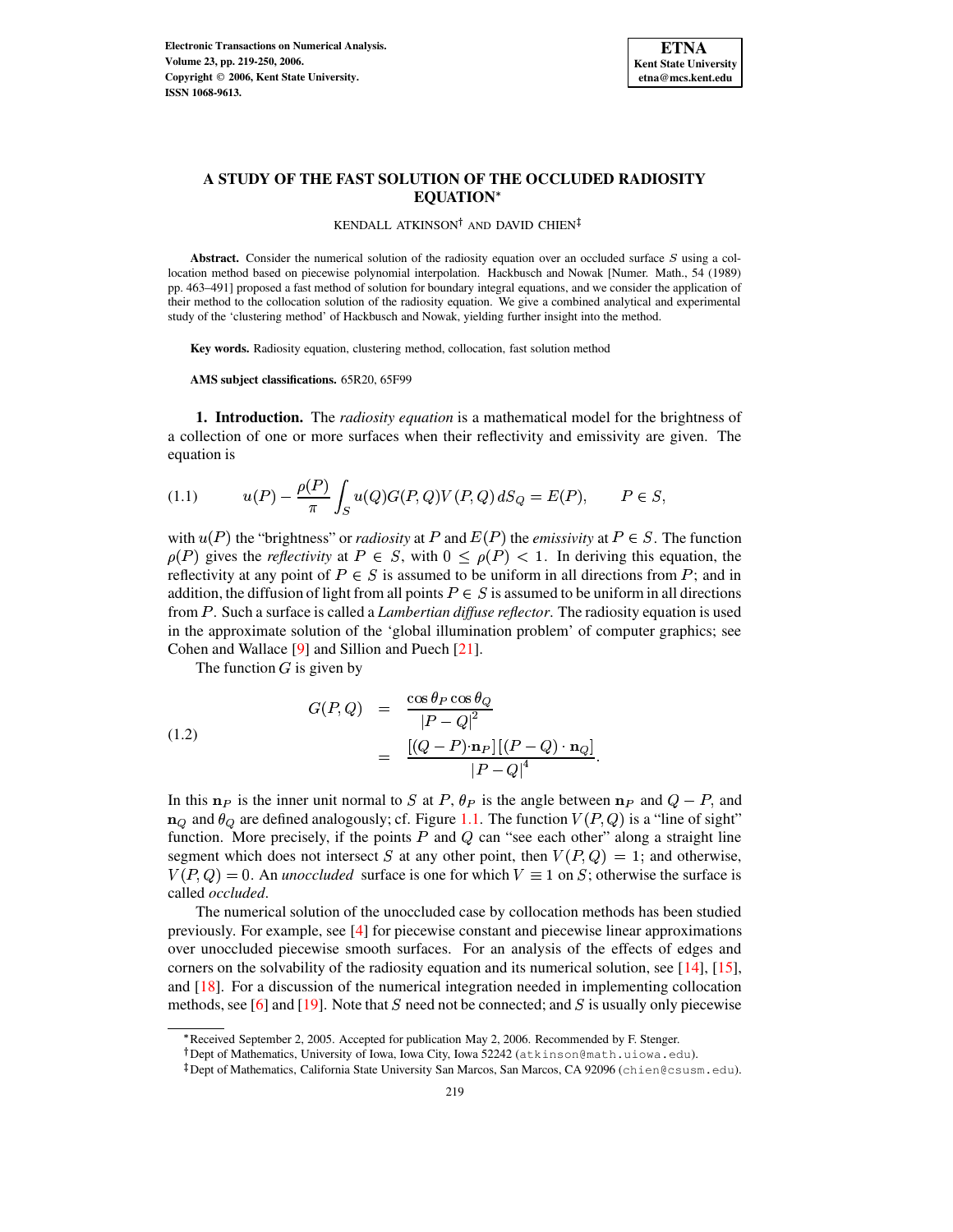

<span id="page-1-0"></span>FIG. 1.1. *Illustrative graph for defining radiosity kernel* [\(1.2\)](#page-0-0)

smooth. General introductions to the derivation, numerical solution, and application of the radiosity equation  $(1.1)$  from a computer graphics perspective can be found in the books [\[9\]](#page-30-0) and [\[21\]](#page-31-0).

One of the principal problems in solving  $(1.2)$  is the very large operations cost in setting up and solving the large linear systems that arise when discretizing the integral equation. This is true with both Galerkin methods and collocation methods. The matrix coefficients with Galerkin methods are four-fold integrals, and those with collocation methods are two-fold integrals; and near to edges and corners of  $S$ , the integrands can be nearly singular. In [\[5\]](#page-30-3) we proposed and illustrated the use of Hackbusch's clustering method [\[12\]](#page-31-5) for the solution of the linear system arising with the collocation method in the case that the surface  $S$  is unoccluded. In that case, the operations cost is  $O(n \log^5 n)$ , where *n* denotes the number of elements into which  $S$  is sub-divided in the discretization of the integral equation. The present paper is an analytical and experimental study of the clustering method in the case the surface is occluded. In particular, it is shown that it is not possible to have as good an operations cost as is possible with unoccluded surfaces.

There has been a great deal of work done by researchers from the computer graphics community on rapid methods of solution of discretizations of the radiosity equation. For examples of this, see [\[10\]](#page-30-4) and [\[13\]](#page-31-6). Their perspective is different than that of numerical analysts, who are usually interested in asymptotic rates of convergence regarded as a function of the discretization parameter, and this results in a different way of analyzing operation counts. We comment on this later when our methods are illustrated numerically.

We often write  $(1.1)$  in the simpler form

(1.3) 
$$
u(P) - \int_{S} K(P,Q)u(Q) dS_{Q} = E(P), \qquad P \in S,
$$

<span id="page-1-1"></span>
$$
K(P,Q) = \frac{\rho(P)}{\pi} G(P,Q) V(P,Q),
$$

<span id="page-1-2"></span>or in operator form as

$$
(1.4) \t\t\t (I - \mathcal{K})u = E.
$$

For a discussion of general stability and convergence results for the collocation solution of this equation, refer to the papers cited above. We note that in general the integral operator  $K$ is not compact for most surfaces  $S$  of practical interest, and this has made more difficult the mathematical analysis of collocation methods.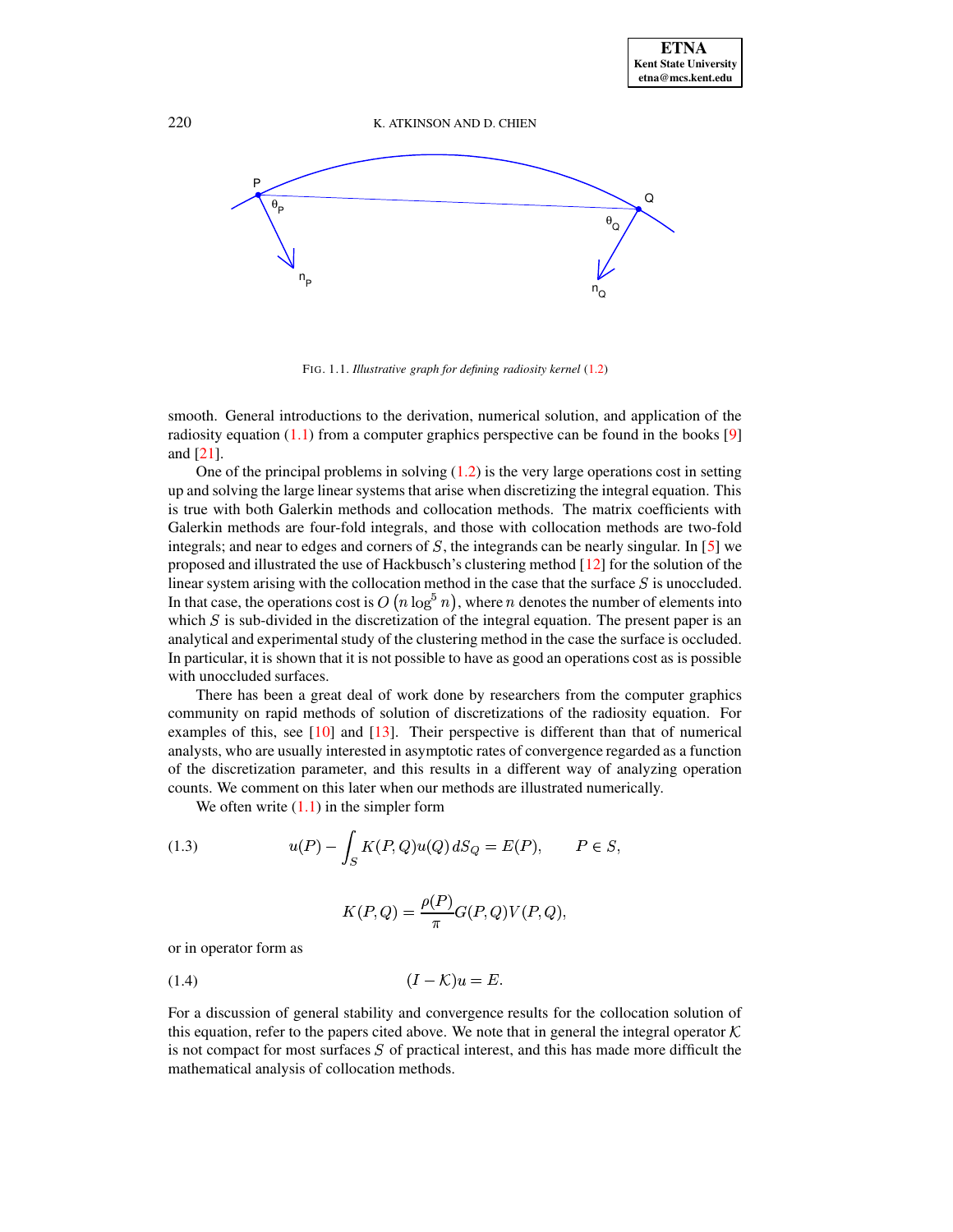We discuss the triangulation of S and the definition of the collocation method in  $\S$ [2.](#page-2-0) The clustering method is introduced in  $\S 3$ , and in  $\S 4$  $\S 4$  the error analysis from Hackbusch and Nowak [\[12\]](#page-31-5) is specialized to the radiosity equation over polyhedral surfaces. In  $\S 5$  $\S 5$  the surface  $S$  and true solutions  $u$  used in our experiments are introduced, and a very brief description is given of the programs and computing equipment used in the experimental study. In  $\S6$  $\S6$ we give our experimental results, discussing the cost as a function of the parameters of the numerical scheme.

<span id="page-2-0"></span>**2. Triangulation and collocation.** We limit our presentation to polyhedral surfaces. The treatment of more general surfaces requires certain nuances which we do not want to consider here; and the problems and methods in which we are interested are illustrated well with polyhedral surfaces. Moreover, many of the surfaces of practical interest are polyhedral.

Our scheme for the triangulation of  $S$  is essentially that described in [\[1,](#page-30-5) Chap. 5] and implemented in the boundary element package *BIEPACK,* described in [\[2\]](#page-30-6). We subdivide the surface S into closed triangular elements  $\{\Delta_j\}$  and we approximate u by a low-degree polynomial over each element. We assume there is a sequence of triangulations of  $S, \mathcal{T}_n =$  $\{\Delta_{n,k}\mid 1\leq k\leq n\}$ , with some increasing sequence of integer values n, with  $n\to\infty$ . In our codes the values of  $n$  increase by a factor of 4, due to our method for refining a triangulation. To refine a triangle  $\Delta_{n,k}$ , we connect the midpoints of its sides, creating four new smaller and congruent triangular elements. There are standard assumptions made on the triangulations. We describe the triangulation process briefly, and the details are left to  $[1,$  Chap. 5],  $[2]$ .

Associated with most surfaces are parameterizations of the surface. We assume the surface  $S$  can be written as

$$
S = S_1 \cup S_2 \cup \cdots \cup S_J
$$

with each  $S_j$  a closed polygonal region. Triangulate  $S_j$ , say as

$$
\{\Delta_{n,k}^j \mid k = 1, ..., n_j\}.
$$

This need not be a 'conforming triangulation', in contrast to the situation with finite element methods for solving partial differential equations. For  $S$  as a whole, define

<span id="page-2-2"></span>
$$
\mathcal{T}_n=\bigcup_{j=1}^J\left\{\Delta_{n,\,k}^j\mid k=1,...,n_j\right\}.
$$

Sometimes we dispense with the subscript n in  $\Delta_{nk}^j$ , although it is to be understood implicitly.

We introduce notation and assumptions regarding the mesh size of the triangulations  $\{\mathcal{T}_n\}$ . The *mesh size* of this triangulation is defined by

(2.1) 
$$
h \equiv h_n = \max_{1 \le j \le J} \max_{1 \le k \le n_j} \text{diameter}(\Delta^j_{n,k}).
$$

As noted earlier, the elements of  $\mathcal{T}_n$  are denoted collectively by  $\mathcal{T}_n = {\{\Delta_{n,k} | 1 \leq k \leq n\}}$ . With each increase of *n* to 4*n* in our programs, the mesh size *h* decreases to  $\frac{1}{2}h$ .

<span id="page-2-1"></span>Let  $A(\Delta)$  denote the center of the smallest circle (or smallest ball if it is in 3D) containing  $\Delta$ ,  $R(\Delta)$  its radius, and  $\mu(\Delta)$  its area. Introduce

$$
\delta_n = \max \left\{ R(\Delta) : \Delta \in \mathcal{T}_n \right\}.
$$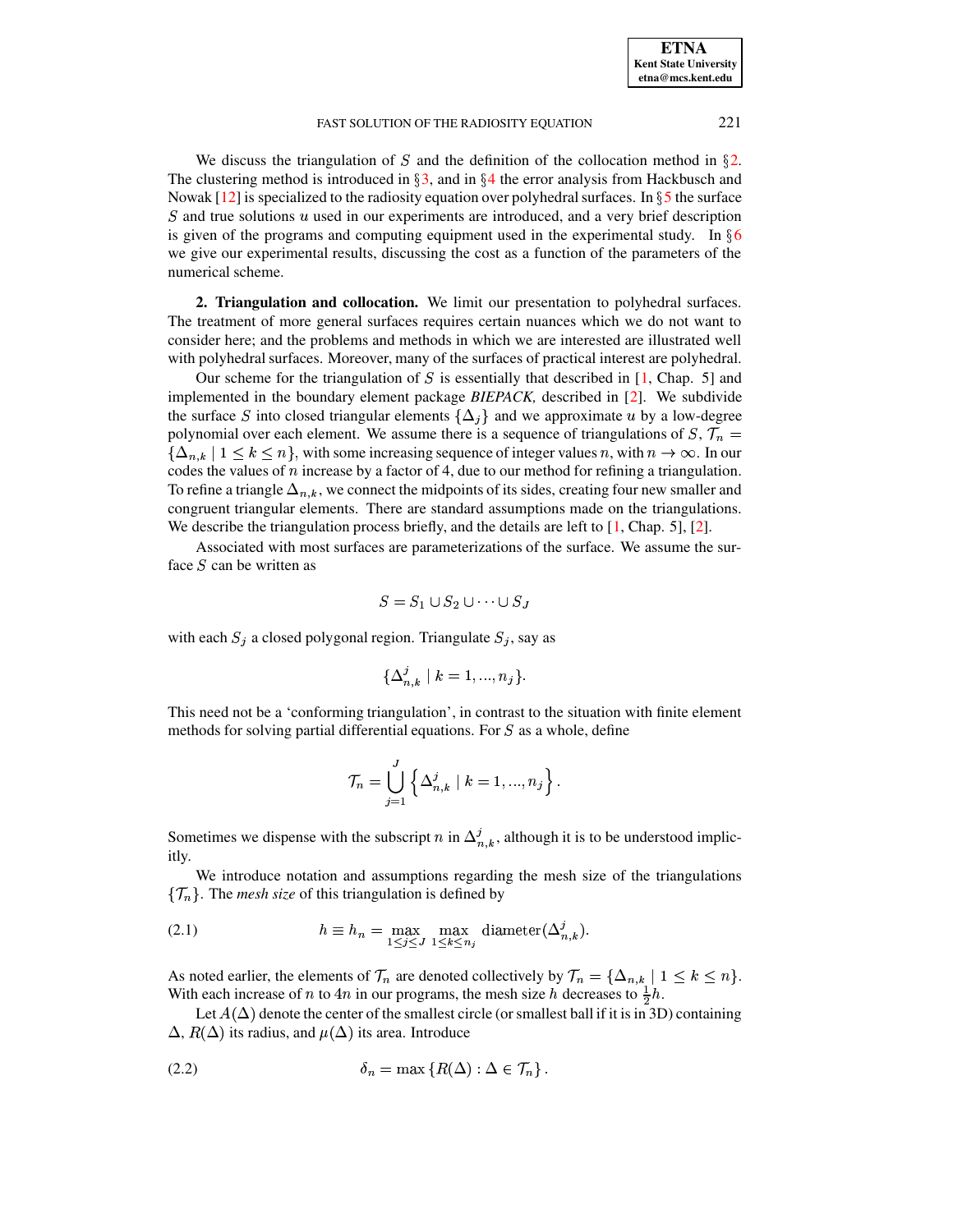We assume there are positive numbers  $C_{\mu}$ ,  $C_{\Delta}$  for which

<span id="page-3-1"></span>
$$
(2.3) \t R(\Delta) \ge \frac{\delta_n}{C_\mu}
$$

<span id="page-3-2"></span>
$$
\mu(\Delta) \ge \frac{\delta_n^2}{C_{\Delta}}
$$

for all  $\Delta \in \mathcal{T}_n$ . These assumptions imply the mesh scheme is uniform over  $\mathcal{T}_n$  in the manner with which the elements decrease in size as  $n \to \infty$ .

For purposes of numerical integration and interpolation over the triangular elements in  $\mathcal{T}_n$ , we need a parameterization of each such triangular element with respect to a standard reference triangle in the plane, namely the unit simplex

$$
\sigma = \{(s, t) : 0 \le s, t, s + t \le 1\}.
$$

Let  $\Delta_{n,k} \in \mathcal{T}_n$ , and let the vertices of  $\Delta_{n,k}$  be denoted by  $\{v_1, v_2, v_3\}$ . Define a parameterization function  $m_k$ :  $\sigma \frac{1}{2} \Delta_{n,k}$  by

$$
m_k(s,t) = uv_3 + tv_2 + sv_1, \qquad (s,t) \in \sigma
$$

with  $u = 1 - s - t$ . Using this, we can write

$$
\int_{\Delta_k} f(Q) dS_Q = |D_s m_k \times D_t m_k| \int_{\sigma} f(m_k(s,t)) d\sigma
$$

since  $|D_s m_k \times D_t m_k|$  is a constant function, equal to twice the area of  $\Delta_{n,k}$ . This formula can be used to numerically evaluate the left-hand integral by using numerical integration formulas developed for the region  $\sigma$ ; e.g. see [\[22\]](#page-31-7).

**2.1. Interpolatory projections.** To define collocation methods, we need to consider interpolation over the surface S. The *centroid* of  $\Delta_{n,k}$  is defined as

$$
P_k = m_k \left( \frac{1}{3}, \frac{1}{3} \right) = \frac{1}{3} \left( v_1 + v_2 + v_3 \right).
$$

Define the operator  $\mathcal{P}_n$  associated with piecewise constant interpolation over S by

<span id="page-3-0"></span>
$$
\left(\mathcal{P}_n f\right)\left(P\right) = f(P_k), \quad P \in \Delta_k, \quad k = 1, ..., n
$$

for  $f \in C(S)$ .

We also wish to consider approximations based on piecewise linear approximations over the triangulation  $\mathcal{T}_n$ . Given  $g \in C(S)$ , we define the interpolating function  $\mathcal{P}_n g$  as follows, basing it on interpolation over the unit simplex  $\sigma$ . Let  $\alpha$  be a given constant with  $0 \leq \alpha < \frac{1}{3}$ ; and define interpolation nodes in  $\sigma$  by

(2.5) 
$$
\{q_1, q_2, q_3\} = \{(\alpha, \alpha), (\alpha, 1 - 2\alpha), (1 - 2\alpha, \alpha)\}.
$$

If  $\alpha = 0$ , these are the three vertices of  $\sigma$ ; and otherwise, they are symmetrically placed points in the interior of  $\sigma$ . Define corresponding *Lagrange interpolation basis functions* by

$$
\ell_1(s,t)=\frac{u-\alpha}{1-3\alpha},\quad \ell_2(s,t)=\frac{t-\alpha}{1-3\alpha},\quad \ell_3(s,t)=\frac{s-\alpha}{1-3\alpha}
$$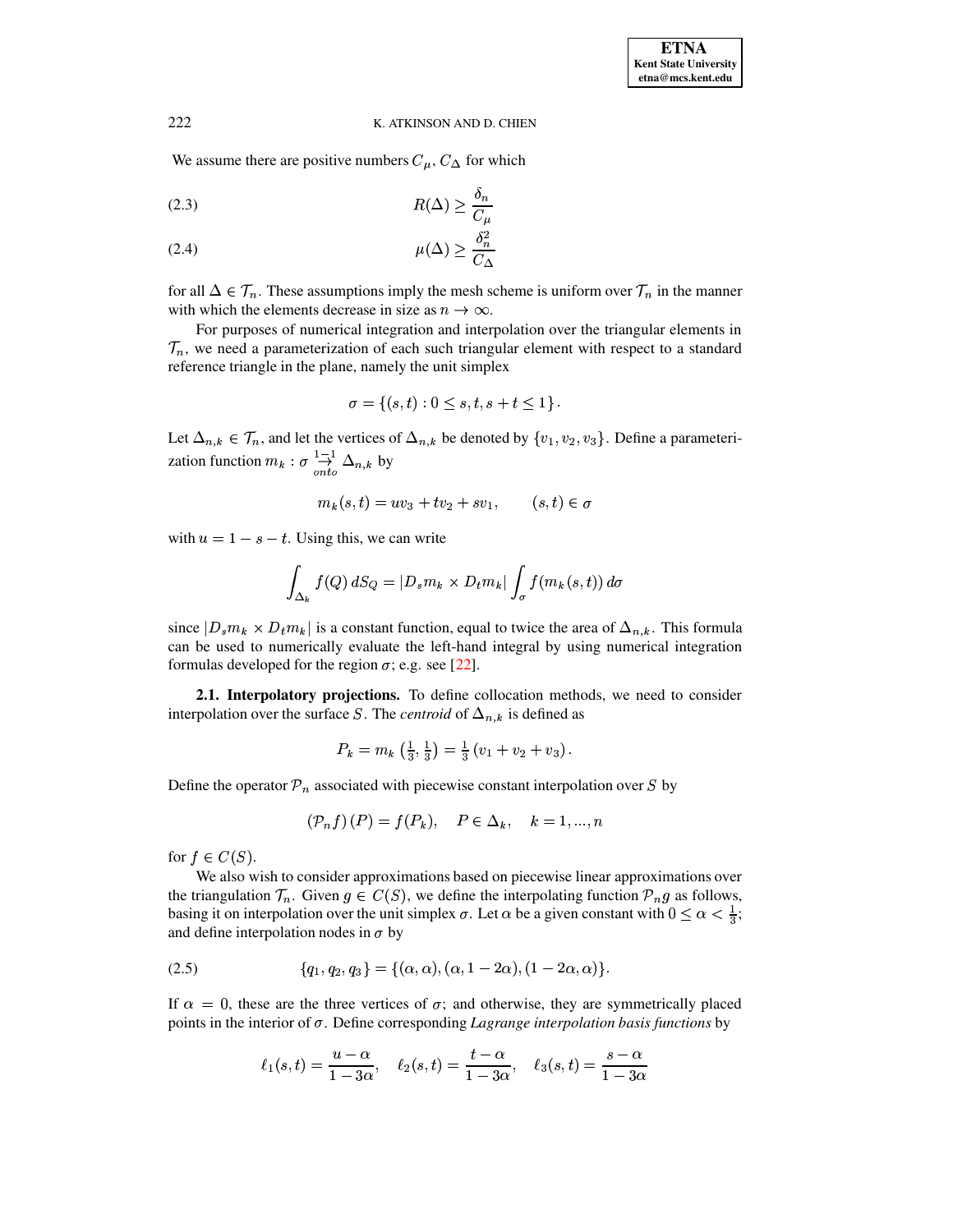| <b>ETNA</b>           |
|-----------------------|
| Kent State University |
| etna@mcs.kent.edu     |

for  $(s, t) \in \sigma$  and  $u = 1 - s - t$ . The linear polynomial interpolating  $f \in C(\sigma)$  at the nodes of  $(2.5)$  is given by

$$
f(s,t) \approx \sum_{i=1}^{3} f(q_i) \ell_i(s,t).
$$

<span id="page-4-0"></span>For  $g \in C(S)$ , define

$$
(2.6) \qquad (\mathcal{P}_n g) \left( m_k(s, t) \right) = \sum_{i=1}^3 g(m_k(q_i)) \ell_i(s, t), \qquad (s, t) \in \sigma
$$

for  $k = 1, 2, ..., n$ . This interpolates  $g(P)$  over each triangular element  $\Delta_k \subset S$ , with the interpolating function linear in the parameterization variables  $s$  and  $t$ . Let the interpolation nodes in  $\Delta_k$  be denoted by

$$
v_{k,i}=m_k(q_i),\qquad i=1,2,3,\quad k=1,...,n.
$$

<span id="page-4-1"></span>Then  $(2.6)$  can be written

(2.7) 
$$
(\mathcal{P}_n g)(P) = \sum_{i=1}^3 g(v_{k,i}) \ell_i(s,t), \qquad P = m_k(s,t) \in \Delta_k
$$

for  $k = 1, ..., n$ . Collectively, we refer to the interpolation nodes  $\{v_{k,i}\}$  by  $\{v_1, v_2, ..., v_{3n}\},$ for  $\alpha > 0$ .

Higher degree extensions can be given of the piecewise constant and piecewise linear interpolation defined above. We refer to [\[1,](#page-30-5) Chap. 5] for some of the tools for this, along with results given in  $[17]$ . In our experimental studies, we have considered only piecewise constant and piecewise linear interpolation. In the numerical experiments discussed in this paper, we consider collocation methods based on only piecewise linear interpolation. Moreover, we assume

$$
0<\alpha<\frac{1}{3}
$$

<span id="page-4-3"></span>which forces all interpolation nodes to be interior to each triangle  $\Delta_k$ .

<span id="page-4-2"></span>**2.2. Collocation.** The collocation method for solving  $(1.3)$  or  $(1.4)$  can be written abstractly as

$$
(1 - \mathcal{P}_n \mathcal{K}) u_n = \mathcal{P}_n E
$$

with  $\mathcal{P}_n$  an interpolatory projection. Our approximations  $u_n$  are generally not continuous over the boundaries of the triangular elements of our mesh for  $S$ , in part because our collocation node points are chosen interior to the elements of the triangular mesh  $\mathcal{T}_n$  we impose on  $S$ . This is done, in part, to avoid having node points on edges of the original surface  $S$  as the normal  $\mathbf{n}_P$  in [\(1.2\)](#page-0-0) is undefined where two edges come together. To render the solution graphically with standard software, we would need to know values at the corner points of the triangulation; and that is easily accomplished from the solution we obtain at the interior points, although we do not consider it here.

Let the number of collocation nodes be denoted by  $d_n$  ( $d_n = n$  for the centroid method,  $d_n = 3n$  for the piecewise linear method), and let  $\{P_i\}$  denote collectively these nodes. Let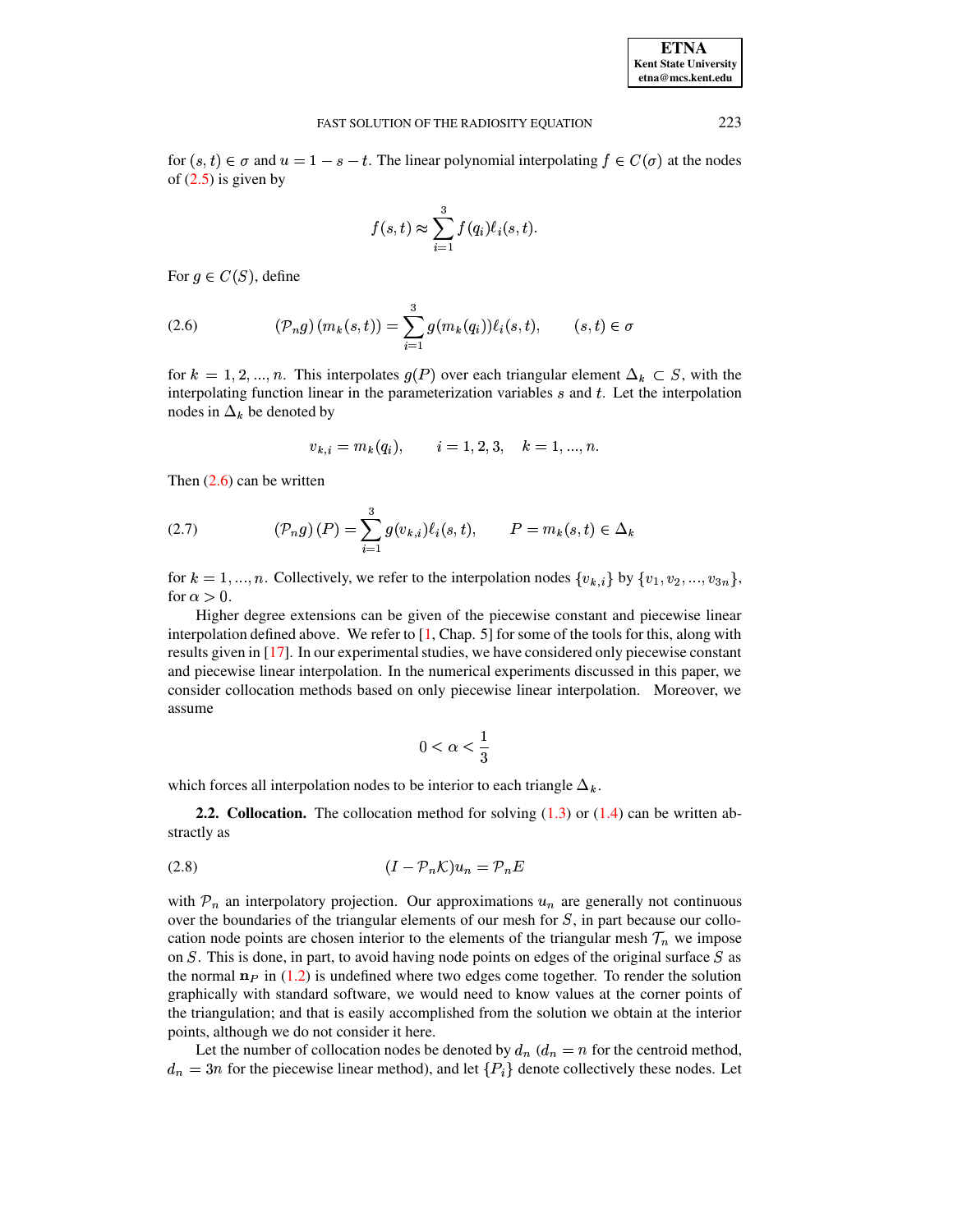$\{\varphi_i \mid i = 1, \ldots, d_n\}$  denote the Lagrange basis functions for the interpolation scheme being used. For the centroid rule,

$$
\varphi_i(P) = \begin{cases} 1, & P \in \Delta_i, \\ 0, & P \notin \Delta_i. \end{cases}
$$

For piecewise linear interpolation, use the basis functions implicit in  $(2.7)$ , which are again nonzero over only a single triangular element. We also will write

<span id="page-5-0"></span>
$$
\varphi_{k_{j,\ell}}(Q), \qquad k_{j,\ell} = 3j - 3 + \ell, \quad \ell = 1, 2, 3,
$$

for the three linear basis functions over the element  $\Delta_j$ . Also introduce the parameter  $\nu = 1$ for the centroid method, and  $\nu = 3$  for the piecewise linear method. These ideas extend naturally to higher degree collocation functions.

The solution of  $(2.8)$  reduces to the solution of the linear system

$$
(2.9) \quad u_n(P_i) - \frac{\rho(P_i)}{\pi} \sum_{j=1}^n \sum_{\ell=1}^\nu u_n(P_{k_j,\ell}) \int_{\Delta_j} V(P_i,Q) G(P_i,Q) \varphi_{k_j,\ell}(Q) \, dS_Q = E(P_i)
$$

<span id="page-5-1"></span>with  $\{P_{k_{j,\ell}}:1\leq\ell\leq\nu\}$  the  $\nu$  collocation nodes inside  $\Delta_j$ , for  $i=1,\ldots,d_n$ . We denote this system symbolically by

$$
(2.10) \t\t\t (I - K_n) \mathbf{u}_n = \mathbf{E}_n,
$$

$$
(\mathbf{u}_n)_i = u_n(P_i), \qquad (\mathbf{E}_n)_i = E(P_i), \qquad i = 1, ..., n.
$$

To set up the linear system requires the evaluation of the integrals in  $(2.9)$ . These may be evaluated either analytically (cf.  $[20]$ ) or by numerical integration (cf.  $[6]$ ). Note that for  $P, Q \in S_j$  for some j, we have  $G(P, Q) = 0$ ; and this avoids the need to calculate many of the collocation integrals in (2.9). In particular,  $(K_n)_{i,i} = 0$  since  $G(P_i, Q) \equiv 0$ over a triangular element containing  $P_i$  in its interior; and thus the system (2.10) contains no singular integrals, although some are likely to be nearly singular when  $P_i$  is near to an edge or corner of S. In addition, if  $V(P_i, Q) \equiv 0$  as Q varies over  $\Delta_i$ , the corresponding integral in  $(2.9)$  is zero. For codes evaluating these integrals numerically, see  $[2]$  and the discussion in  $[6]$ .

For more of a computer graphics perspective on the piecewise linear collocation method, and for another way to evaluate analytically the needed collocation integrals, see [7], [8].

<span id="page-5-3"></span><span id="page-5-2"></span>**2.3. Iteration.** A standard iterative method of solution of  $(2.10)$  is based on a simple fixed point iteration. Define

(2.11) 
$$
\mathbf{u}_n^{(k+1)} = \mathbf{E}_n + K_n \mathbf{u}_n^{(k)}, \qquad k = 0, 1, ...,
$$

for some given initial guess  $\mathbf{u}_n^{(0)}$ . Easily,

$$
\mathbf{u}_n - \mathbf{u}_n^{(k+1)} = K_n \left[ \mathbf{u}_n - \mathbf{u}_n^{(k)} \right],
$$

and the method converges if  $||K_n|| < 1$ . In this case, the matrix norm being used is the row norm, compatible with the maximum norm on  $\mathbb{R}^{d_n}$ .

224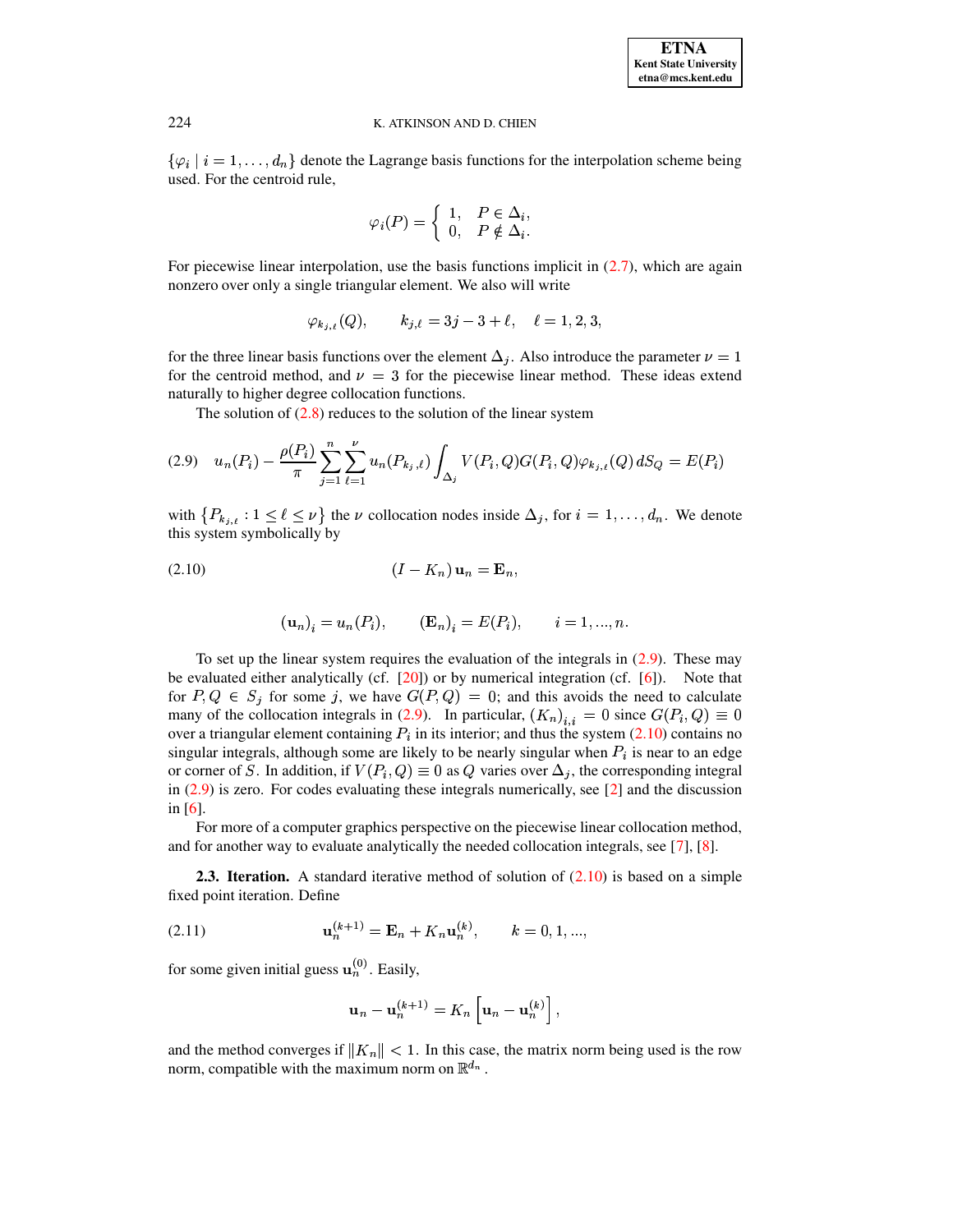Examining the elements of  $K_n$  in the case of piecewise constant interpolation, the elements are all non-negative and for the sum of the  $i<sup>th</sup>$  row, we have

$$
\sum_{j=1}^{n} (K_n)_{i,j} = \frac{\rho(P_i)}{\pi} \int_{S} V(P_i, Q) G(P_i, Q) dS_Q.
$$

It is well-known that

<span id="page-6-2"></span> $\|K_n\| \leq \|\mathcal{K}\|$ 

when K is regarded as an operator on  $L^{\infty}(S)$  to  $L^{\infty}(S)$ , and this is known to be bounded away from 1; cf. [\[6\]](#page-30-2). This proves the convergence of  $(2.11)$ , with a rate that is independent of the size of  $n$ . For piecewise linear interpolation, we need to further assume that the reflectivity  $\rho(P)$  is sufficiently small, although this assumption is probably an artifact of our method of proof.

<span id="page-6-0"></span>**3. Approximation by clustering.** In practical problems  $d_n$  can be quite large, too large to set up the system for direct solution by standard Gaussian elimination or standard iteration methods. For larger values of  $d_n$ , it is impractical to set up this system completely, and socalled 'fast matrix-vector multiplication methods' are needed. An example of such is given in [\[5\]](#page-30-3) for unoccluded surfaces; and other schemes have been proposed based on the 'fast multipole method' and 'wavelet compression multi-resolution schemes' (e.g. [\[11\]](#page-31-10)). For a computer graphics perspective in designing such a fast method, see [\[13\]](#page-31-6).

There are two main practical problems in dealing with the linear system

$$
(3.1) \t\t\t (I - K_n) \mathbf{u}_n = \mathbf{E}_n
$$

when *n* is large. First the setup time for the matrix  $K_n$  is proportional to  $n^2$ , with a large constant of proportionality. Second, the cost of the iteration method for solving the system is also proportional to  $n^2$ , even though usually we need only a few iterations. The setup time seems the greater expense in practice, as some of our timings from [\[5\]](#page-30-3) suggest. In the following we propose a method to reduce the cost of both the matrix setup and the iteration procedure to something less than  $O(n^2)$ . However, the method will not be as rapid as that given in [\[5\]](#page-30-3), as we discuss later. The method is based on the work of Hackbusch and Nowak [\[12\]](#page-31-5), who developed such a method for solving boundary integral equation reformulations of Laplace's equation in  $\mathbb{R}^3$ . Following we describe their work and adapt it to the radiosity equation. To simplify the presentation and notation, we consider the collocation method with only piecewise constant functions ( $\nu = 1$  in [\(2.9\)](#page-5-0)), but the central ideas are suitable for piecewise polynomial approximations of any fixed degree and our numerical examples use piecewise linear collocation. Based on the results given in [\[3\]](#page-30-9), it does not seem a worthwhile idea to look at higher degree collocation methods.

where a migher degree conocation methods.<br>We do not compute  $K_n$  explicitly. Rather, for a given vector  $\mathbf{u}$ , we compute an approximation to  $K_n$ **u**. The cost will be much less than it would be if based on first computing and then following it with the matrix-vector multiplication  $K_n$ **u**, each of which has an and then following it with the matrix-vector multiplication  $K_n$ **u**, each of which has an  $\sum_{n=1}^{\infty}$  and then following it with the matrix vector matterpretation  $\sum_{n=1}^{\infty}$  calculated with the control of two parameters  $m$  and  $\eta$  to control the approximation error, and the user specifies these parameters. The parameter m is a positive integer and the parameter  $\eta \in (0,1)$ ; they are introduced below.

Recall

<span id="page-6-1"></span>(3.2) 
$$
(K_n \mathbf{u})_i = \sum_{j=1}^n u_j \int_{\Delta_j} K(P_i, Q) dS_Q, \qquad i = 1, ..., n.
$$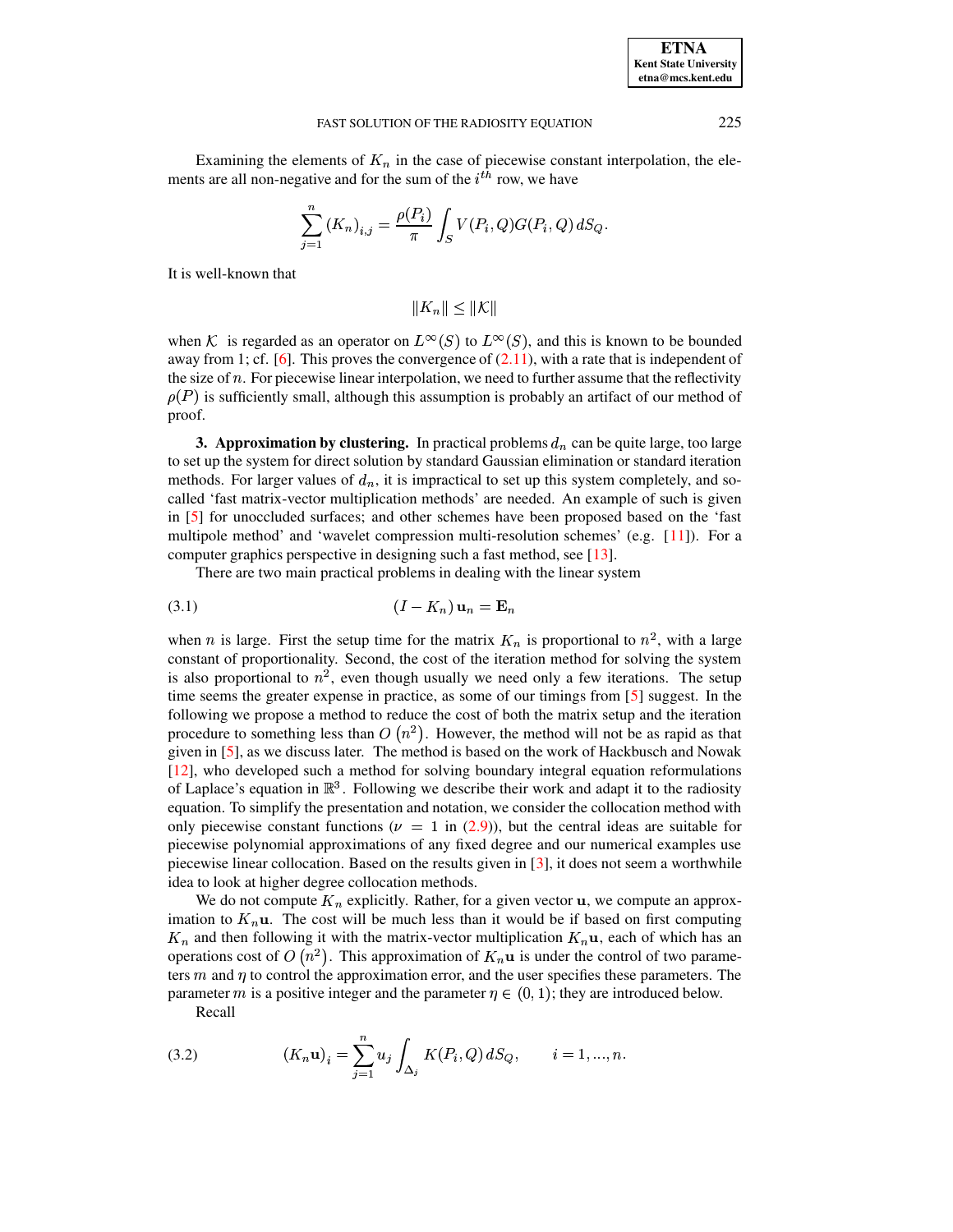**ETNA Kent State University etna@mcs.kent.edu**

# 226 K. ATKINSON AND D. CHIEN

For each  $P_i$ , we subdivide the elements  $\Delta_i$  of the triangulation  $\mathcal{T}_n$  into three distinct subsets, called the *near field*, the *far field*, and the *gray field*. <sup>Æ</sup> <sup>Æ</sup>

For each  $P_i$ , the gray field for  $P_i$  contains those elements  $\Delta_i$  that contain a 'visibility For each  $P_i$ , the gray field for  $P_i$  contains those elements  $\Delta_j$  that contain a 'visibility line', meaning that  $V(P_i, Q)$  is neither identically 0 nor 1 over  $\Delta_j$ . The line of discontinuity line', meaning that  $V(P_i, Q)$  is neither identically 0 nor 1 over  $\Delta_j$ . The line of discontinuity for  $V(P_i, Q)$ , as Q varies over  $\Delta_j$ , is called the *visibility line*. In the original paper [\[12,](#page-31-5) §3], there was no need to consider such elements. The larger cost of our adaptation of the clustering method from  $[12, §3]$  $[12, §3]$  is due to the existence of this gray field.

The near field contains those elements  $\Delta_i$  of the triangulation  $\mathcal{T}_n$  that are not in the gray field and that are 'sufficiently close' to  $P_i$ . For elements  $\Delta_i$  in the near field and the gray field, the corresponding integrals in  $(3.2)$  are computed by standard methods; we want to minimize the number of such integrations. The remaining elements in  $\mathcal{T}_n$ , those not contained in either the near field or the gray field, are said to make up the *far field*. This separation between the near field and the far field is associated with a parameter  $\eta$  under the user's control. For  $Q$  belonging to an element  $\Delta_j$  in the far field, we approximate  $K(P_i, Q)$  based on a Taylor polynomial of degree  $m-1$  and then we carry out exactly and efficiently all integrations of the Taylor polynomial.

We have a sequence of triangulations  $\mathcal{T}_n$ ,  $n = n_0, n_1, ..., n_c$  with  $\mathcal{T}_{n_c}$  the most current subdivision of S. For simplicity, we assume  $n_{\ell} = 4^{\ell} n_0, \ell \ge 0$ . Let

$$
\mathcal{T}_{n_{\ell}} = \{ \Delta_k^{\ell} : k = 1, ..., n_{\ell} \}, \qquad \ell = 0, 1, ..., c.
$$

We refer to this triangulation as being at 'level  $\ell$ '. The collection

$$
\mathcal{U} = \mathcal{T}_{n_0} \cup \cdots \cup \mathcal{T}_{n_c}
$$

can be regarded as a tree structure of clusters of the elements from the finest subdivision  $\mathcal{T}_{n_c}$ of S, from the various levels of the refinement process. For more on this tree structure and its properties, see  $[12, §3]$  $[12, §3]$ .

Given a collocation point  $P_i$ , we say a cluster  $\tau \in \mathcal{U}$  is *admissible* if

<span id="page-7-1"></span>
$$
(3.3) \t\t R(\tau) \le \eta \, |P_i - A(\tau)|
$$

and if  $V(P_i, Q)$  is constant as Q varies over  $\tau$ . If an element  $\Delta \in \mathcal{T}_{n_c}$  is not admissible and is not in the gray field of  $P_i$ , then we say it is in the *near field* of  $P_i$ . The *far field* for  $P_i$  is the closure of the complement in S of the union of the near field and gray field for  $P_i$ . As  $\eta$  decreases, the size of the near field increases, and this generally increases the cost of  $x_{\rm s}$ , decreases, the size of the hear here increases, and this generally increases the cost of approximating  $K_n$ **u**. The size of the gray field is independent of  $\eta$ . For theoretical reasons, we assume there is a constant  $\eta_0 \in (0,1)$  and we consider the parameters  $\eta$  satisfying

$$
(3.4) \t\t 0 < \eta \le \eta_0.
$$

In the later theoretical analysis of  $\S 4$ , it is shown that if  $\eta_0$  is chosen sufficiently small, then various estimates will be true for all  $\eta$  satisfying [\(3.4\)](#page-7-0).

An *admissible covering* of  $S$  with respect to  $P_i$  is a collection

<span id="page-7-0"></span>
$$
\mathcal{C} = \{\tau_1, ..., \tau_q\} \subset \mathcal{U}, \qquad S = \bigcup_1^q \tau_i,
$$

with each  $\tau \in \mathcal{C}$  satisfying

$$
\tau \in \mathcal{T}_{n_c} \quad \text{or} \quad \tau \text{ admissible}.
$$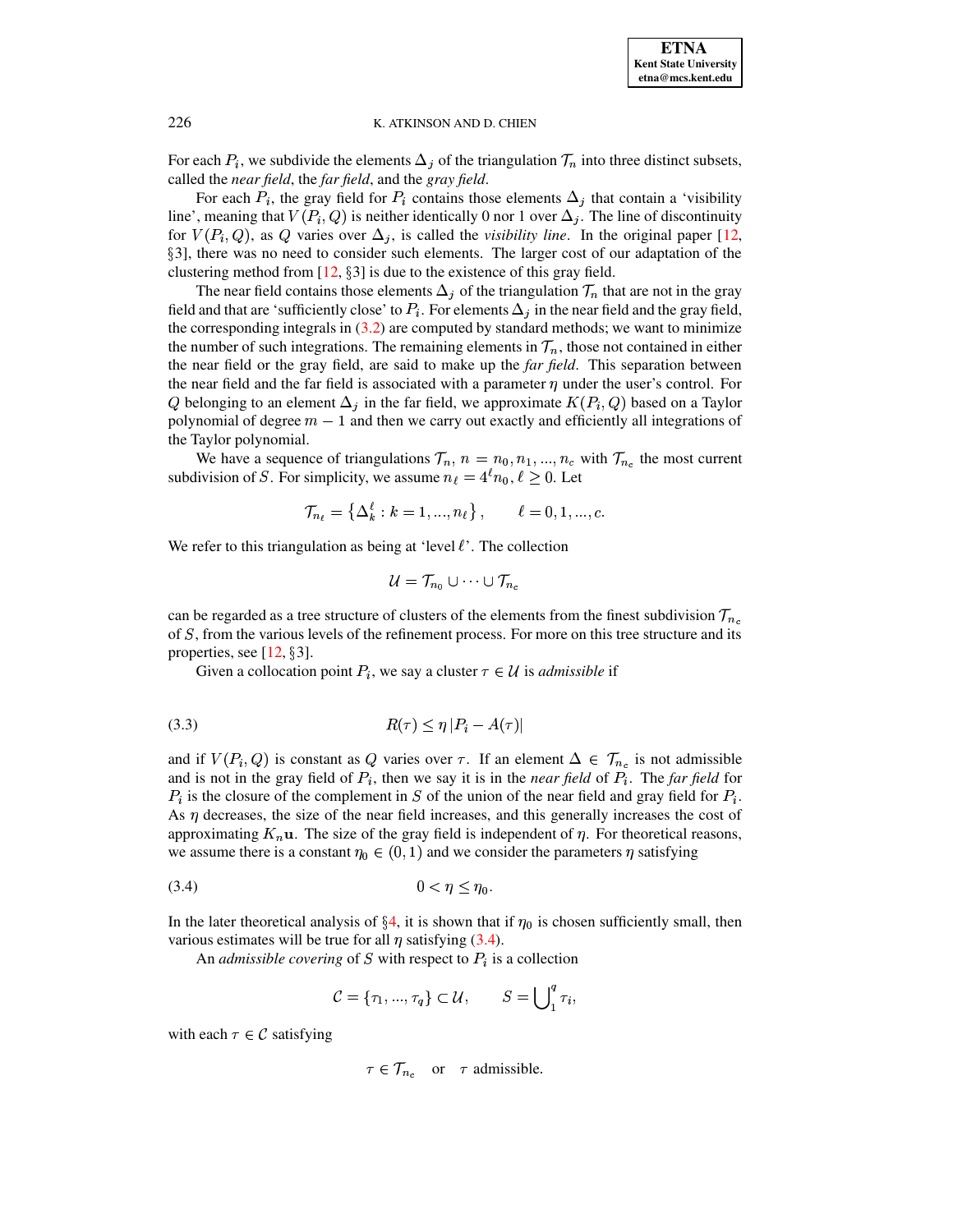It is shown in [12, Prop. 3.9] that for each  $P_i$ , there is a unique minimal admissible covering, unique in the sense of containing a minimum number of clusters  $\tau$ .

To evaluate  $(K_n\mathbf{u})$ , begin by writing the unique minimal admissible covering of S with respect to  $P_i$  by

<span id="page-8-0"></span>
$$
S = \left[\Delta_{i_1}^c \cup \cdots \cup \Delta_{i_q}^c\right] \cup \left[\tau_1 \cup \cdots \cup \tau_p\right]
$$

with each  $\tau_i$  an admissible cluster and each  $\Delta_{i}^c$  a non-admissible element of the current triangulation  $\mathcal{T}_{n_c}$  (meaning  $\Delta_{i_i}^c$  belongs to either the near field or the gray field of  $P_i$ ). Then

$$
(3.5) \qquad (K_n \mathbf{u})_i = \sum_{j=1}^q u_{i_j} \int_{\Delta_{i_j}^c} K(P_i, Q) \, dS_Q + \sum_{j=1}^p \int_{\tau_j} u_n(Q) K(P_i, Q) \, dS_Q.
$$

The function  $u_n(Q)$  is the piecewise constant function over  $\mathcal{T}_{n_c}$  with values determined from u. The first integrals (over the near field and gray field) are evaluated by traditional means, by analytic or numerical integration, and this is discussed at greater length in [6], [20]. For a gray field integral over an element  $\Delta \in \mathcal{T}_{n_c}$ , it is important to determine accurately the location of the visibility line that intersects  $\Delta$ , thus allowing an accurate numerical or exact integral to be computed. For the the remaining integrals over the far field, we proceed as follows.

<span id="page-8-4"></span>**3.1. The far field integration.** For the integral over  $\tau_j$  in (3.5), we use Taylor polynomial approximations of  $G(P_i, Q)$  and then perform the remaining integration exactly. We now explain how to do this with some efficiency. This follows ideas in [12].

Let  $\tau \in \mathcal{U}$ . Using a Taylor approximation in Q of degree  $m-1$  about  $A(\tau)$ , write

$$
(3.6) \qquad \frac{\left[ (Q - P) \cdot \mathbf{n}_P \right]}{\left| P - Q \right|^4} \approx \sum_{\alpha \in I_m} a_{\alpha}(P) \left( Q - A(\tau) \right)^{\alpha}, \qquad Q \in \tau
$$

with  $A(\tau)$  the center of the circumscribing circle for  $\tau$ , as introduced earlier. The set  $I_m$ consists of all multi-integers  $\alpha = (\alpha_1, \alpha_2, \alpha_3)$  with

<span id="page-8-2"></span><span id="page-8-1"></span>
$$
\alpha_1, \alpha_2, \alpha_3 \ge 0, \qquad \alpha_1 + \alpha_2 + \alpha_3 < m.
$$

As customary, if  $Q = (\xi, \eta, \zeta)$ , then  $Q^{\alpha} = \xi^{\alpha_1} \eta^{\alpha_2} \zeta^{\alpha_3}$ . We often refer to m as the *order* of the Taylor polynomial approximation.

From (3.6), we can obtain an analogous approximation of  $G(P,Q)$ :

(3.7) 
$$
\frac{\left[ (Q - P) \cdot \mathbf{n}_P \right] \left[ (P - Q) \cdot \mathbf{n}_Q \right]}{\left| P - Q \right|^4} \approx \sum_{\alpha \in I_m} b_{\alpha}(P) \left( Q - A(\tau) \right)^{\alpha}
$$

Note that  $n_Q$  is constant over any  $\tau \in \mathcal{U}$ . More important in obtaining (3.7) from (3.6), the quantity  $(P - Q) \cdot \mathbf{n}_Q$  is constant over an element  $\tau$ . To see this, decompose  $P - Q$  into components perpendicular and parallel to  $\tau$ . All variation in  $P - Q$  takes place parallel to  $\tau$ as Q varies over  $\tau$ , and the part perpendicular to  $\tau$  remains constant. Forming the dot product with  $n_Q$ , the portion parallel to  $\tau$  is zero, and the result follows that  $(P - Q) \cdot n_Q$  is constant over  $\tau$ .

<span id="page-8-3"></span>Next, expand and rearrange the terms in  $(3.7)$  into the form

(3.8) 
$$
G(P,Q) \approx \sum_{\alpha \in I_m} \kappa_{\alpha}(P,A(\tau)) Q^{\alpha}, \qquad Q \in \tau.
$$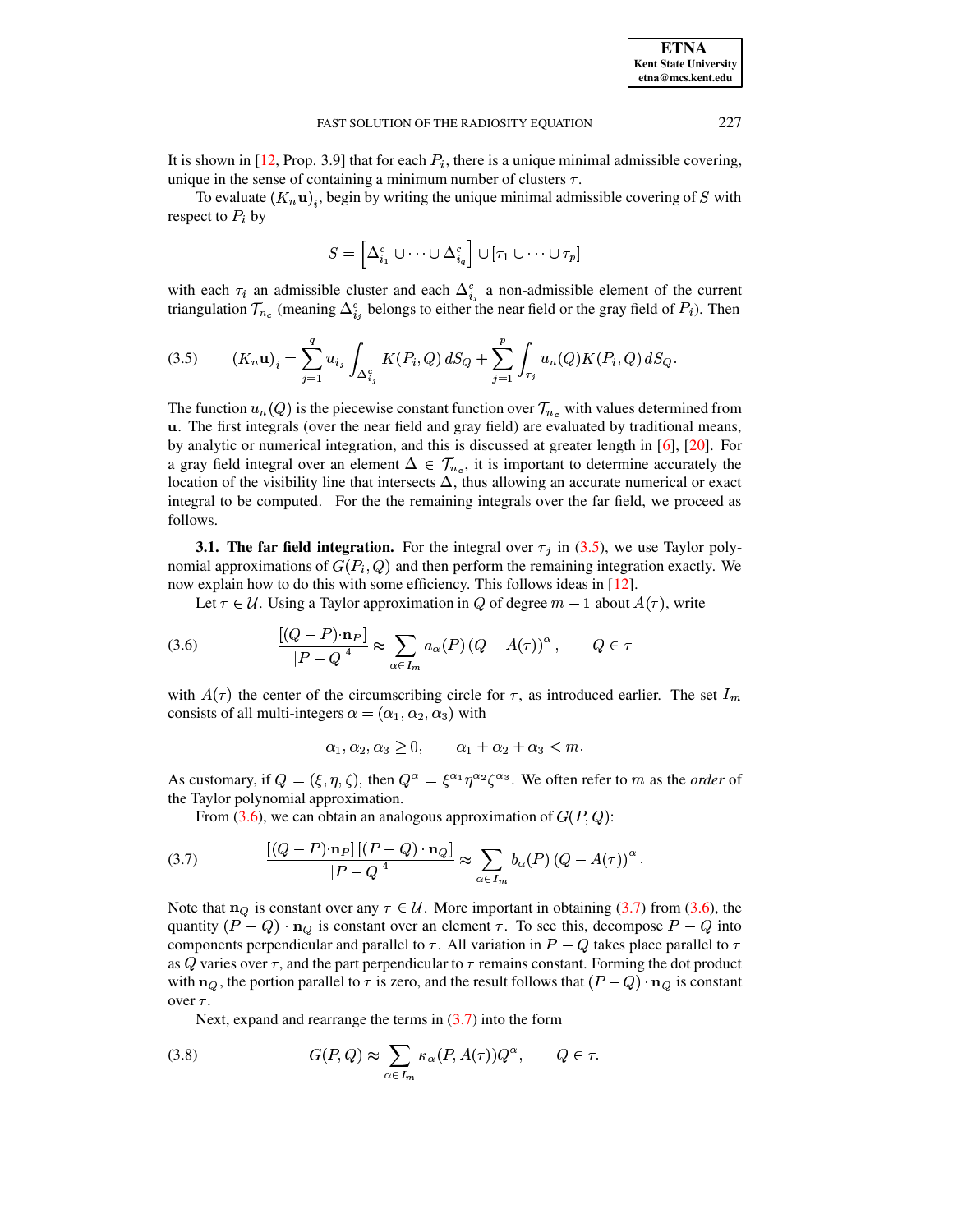Return to  $(3.5)$ , to the approximation of

$$
\int_{\tau_j} u_n(Q) G(P_i,Q) \, dS_Q.
$$

Recalling that  $V(P_i, Q) \equiv 1$  for  $Q$  in a far field element, use [\(3.8\)](#page-8-3) to write

$$
\int_{\tau_j} u_n(Q) K(P_i, Q) dS_Q \approx \frac{\rho(P_i)}{\pi} \sum_{\alpha \in I_m} \kappa_\alpha(P, A(\tau)) \int_{\tau_j} u_n(Q) Q^{\alpha} dS_Q.
$$

<span id="page-9-0"></span>The integrals

(3.9) 
$$
\int_{\tau} u_n(Q) Q^{\alpha} dS_Q, \quad \tau \in \mathcal{U}, \quad \alpha \in I_m
$$

can be evaluated explicitly, and they can be obtained in a preprocessing step before beginning the iterative solution of  $(3.1)$ .

What is the operations cost of calculating these integrals? The cost of producing [\(3.9\)](#page-9-0) is independent of P and of the center of expansion  $A(\tau)$ , and thus these integrals can be obtained in  $O(n)$  steps. For unoccluded surfaces S, this will result in there being only  $O(n)$ such integrals to be evaluated.

<span id="page-9-1"></span>In greater detail, let  $\tau \in \mathcal{U}$ . Then we can write

$$
\tau = \Delta_{i_1}^c \cup \cdots \cup \Delta_{i_k}^c
$$

for some elements  $\Delta_{i,j}^c \in \mathcal{T}_{n_c}$ . Then

(3.10) 
$$
\int_{\tau} u_n(Q) Q^{\alpha} dS_Q = \sum_{j=1}^{k} u_n(Q) \int_{\Delta_{i_j}^c} Q^{\alpha} dS_Q
$$

since  $u_n(Q)$  is constant over each element in  $\mathcal{T}_{n_c}$ . Produce the integrals over the elements of  $\mathcal{T}_{n_c}$ , and then extend those to the remaining clusters  $\tau \in \mathcal{U}$  using [\(3.10\)](#page-9-1). Since we are working with  $S$  a polyhedral surface, the integrals on the right side of  $(3.10)$  can be evaluated explicitly. Again the cost is  $O(n)$  operations.

Following Hackbusch and Nowak  $[12]$ , it can be shown that with appropriate choices of  $\eta = \eta(n)$  and  $m = m(n)$ , the quantity  $K_n$ **u**<sub>n</sub> can be approximated, say by  $\widetilde{K_n}$ **u**<sub>n</sub> with

(3.11) 
$$
\left\|K_n\mathbf{u}_n - \widetilde{K_n\mathbf{u}}_n\right\|_{\infty} = O(h^{\kappa})\left\|\mathbf{u}_n\right\|_{\infty}, \qquad \mathbf{u}_n \in \mathbb{R}^{d_n}
$$

with  $\kappa$  the order of the underlying numerical scheme being used. If we assumed sufficient regularity in the unknown solution u, then  $\kappa$  is the order of the collocation approximation method being used. For piecewise constant collocation,  $\kappa = 1$  and for piecewise linear collocation,  $\kappa = 2$ . The derivation of [\(3.11\)](#page-9-2) is discussed in detail in §[4.1.](#page-11-0) The result (3.11) also assumes the near field integrals in [\(3.5\)](#page-8-0) are evaluated with an error consistent with the right side; in some cases they can be evaluated exactly. For notational purposes, we write

<span id="page-9-2"></span>
$$
\widetilde{K_n \mathbf{u}}_n = \widetilde{K}_n \widetilde{\mathbf{u}}_n
$$

with  $\widetilde{K}_n$  a square matrix of order  $d_n$ . We never produce this matrix  $\widetilde{K}_n$  explicitly, but it is useful when giving a theoretical analysis of the approximation.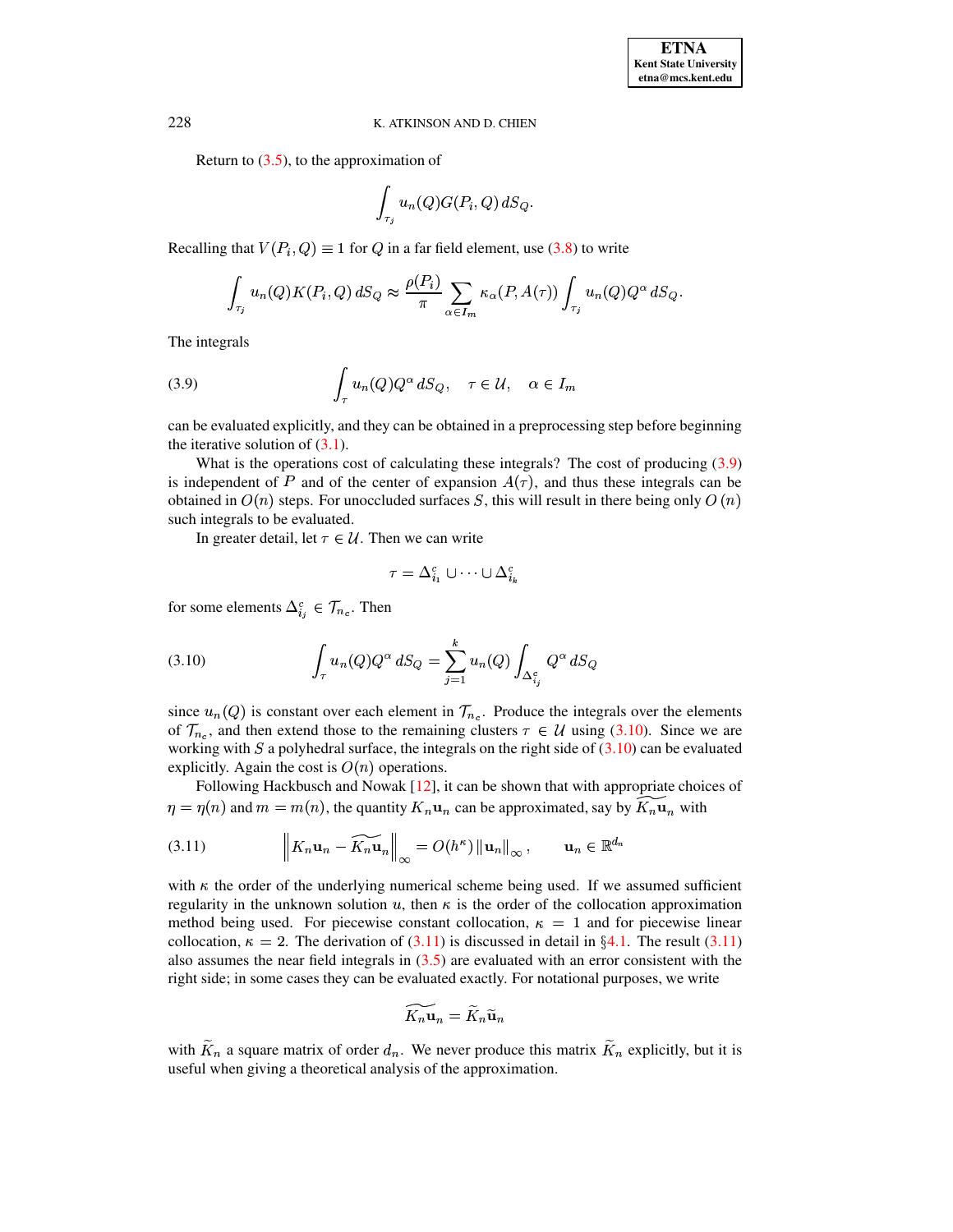The cost of evaluating the portion of  $\widetilde{K_n \mathbf{u}}_n$  associated with the far field is shown in [\[12\]](#page-31-5) to be  $O(n \log^5 n)$  operations. Unfortunately, we have the additional cost of evaluating the collocation integrals in [\(2.9\)](#page-5-0) for the elements  $\Delta_i$  in the gray field for  $P_i$ . With a uniform triangulation of S, as assumed in  $(2.3)-(2.4)$  $(2.3)-(2.4)$  $(2.3)-(2.4)$ , even a single visibility line for a field point  $P_i$ cutting across a face of S will lead to  $O(\sqrt{n})$  elements intersected by such a line and thus to an additional operations cost of  $O(\sqrt{n})$ . When looking at the cumulative effect of  $O(n)$  such points  $P_i$ , we have an additional operations cost of size

<span id="page-10-3"></span>(3.12) <sup>W</sup> Y <sup>Y</sup> 

Thus the total operations cost cannot be brought below  $O(n\sqrt{n})$  for most occluded surfaces of practical interest, even when we retain the efficiency of the approximations in  $[12]$  for the near and far fields. This result is an improvement on the cost of  $O(n^2)$  for the standard setup and iterative solution, but not what we would have liked.

The near-optimal performance of the clustering method in  $[12]$  cannot be matched when applied to the radiosity equation. Moreover, we do not see how any fast matrix-vector multiplication method can avoid this problem, due to the  $O(\sqrt{n})$  elements intersected by each visibility line for  $O(n)$  collocation points.

<span id="page-10-0"></span>**4. Theoretical error analysis .** In this section, we discuss the error caused by the approximation of the far field integrations. The numerical integration of integrals over elements in the near field and the gray field is discussed at greater length in [\[6\]](#page-30-2).

As we mentioned in  $\S 2.2$ , the collocation method for solving [\(1.3\)](#page-1-1) or [\(1.4\)](#page-1-2) can be written abstractly as [\(2.8\)](#page-4-2),

$$
(I - \mathcal{P}_n \mathcal{K}) u_n = \mathcal{P}_n E
$$

The solution of this equation reduces to the solution of the linear system  $(2.9)$ , or symbolically as in [\(2.10\)](#page-5-1),

$$
(I - K_n) \mathbf{u}_n = \mathbf{E}_n.
$$

<span id="page-10-1"></span>*n* is then approximated by  $\widetilde{K}_n$  using the method described in §[3.1.](#page-8-4) Instead of solving the above system, we solve the system

(4.1) 
$$
\left(I - \widetilde{K}_n\right)\widetilde{\mathbf{u}}_n = \mathbf{E}_n.
$$

Using standard perturbation theory, we can guarantee the unique solvability of this new approximation for  $n$  chosen sufficiently large.

<span id="page-10-2"></span>From the theoretical error analysis for the original collocation method, it is known that  $(I - K_n)^{-1}$  exists and is uniformly bounded for all sufficiently large n, say for  $n \ge N$ . In addition, if  $u$  is sufficiently smooth, then

(4.2) <sup>é</sup> Þ+ NÞ <sup>x</sup> <sup>é</sup> " <sup>W</sup> ! <sup>Y</sup> ¨%\$

with  $\kappa$  defined following [\(3.11\)](#page-9-2); cf. [\[6\]](#page-30-2). From (3.11) (or from Theorem [4.1](#page-11-1) given below) we have that  $||K_n - \widetilde{K}_n||$  is sufficiently s <sup>x</sup> is sufficiently small for all large values of *n*. Using standard perturbation theory, we have that  $(I - K_n)^{-1}$  also exists and is uniformly bounded in n. Then the system in  $(4.1)$  is uniquely solvable for all large values of n.

Write

$$
\mathbf{u}-\widetilde{\mathbf{u}}_n=(\mathbf{u}-\mathbf{u}_n)+(\mathbf{u}_n-\widetilde{\mathbf{u}}_n)
$$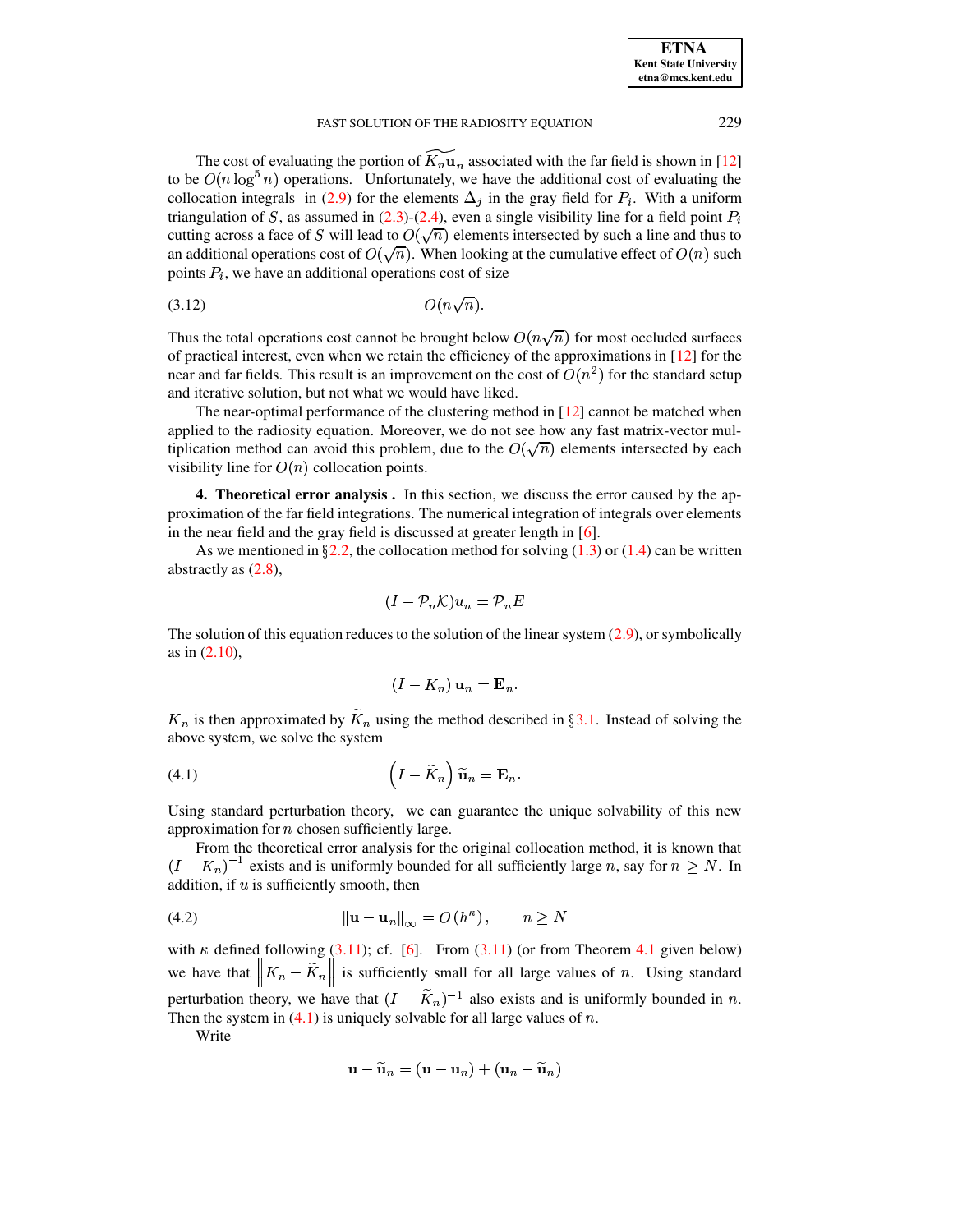$$
\|\mathbf{u}-\widetilde{\mathbf{u}}_n\|_\infty\leq \|\mathbf{u}-\mathbf{u}_n\|_\infty+\|\mathbf{u}_n-\widetilde{\mathbf{u}}_n\|_\infty.
$$

<span id="page-11-2"></span>Using the identity

$$
\mathbf{u}_n - \widetilde{\mathbf{u}}_n = (I - \widetilde{K}_n)^{-1}(K_n - \widetilde{K}_n)\mathbf{u}_n
$$

we have

 $(4.3)$ 

$$
\|\mathbf{u}_n-\widetilde{\mathbf{u}}_n\|_{\infty}\leq \|(I-\widetilde{K}_n)^{-1}\|\cdot\|(K_n-\widetilde{K}_n)\mathbf{u}_n\|.
$$

When combined with  $(3.11)$  and  $(4.2)$ , we have

$$
\left\|\mathbf{u} - \widetilde{\mathbf{u}}_n\right\|_{\infty} = O\left(h^{\kappa}\right), \qquad n \ge N.
$$

We note an implicit assumption to this work and to that of Hackbusch and Nowak [\[12\]](#page-31-5). We want to choose the approximation  $\tilde{K}_n$  in such a way that the operations count for calculating  $\widetilde{K_n \mathbf{u}_n}$  is minimized while simultaneously maintaining the rate of convergence of the original collocation solution in  $(4.2)$ . This is the reason for desiring the result  $(3.11)$ , as it leads via [\(4.3\)](#page-11-2) to the desired rate of convergence and to the operation counts that we obtain. In contrast, many fast methods used in the computer graphics community ask only that the error  $K_n$ **u**<sub>n</sub> –  $\overline{K_n}$ **u**<sub>n</sub> be smaller than something related to the pixel size of the display device; e.g., see [\[13\]](#page-31-6). Both of these perspectives are reasonable, but they can lead to markedly different interpretations of the phrase 'optimal operation counts'.

# **4.1. The error in clustering.** We follow the development in [\[12\]](#page-31-5) to bound

$$
\|(K_n-\widetilde{K}_n)\mathbf{u}_n\|
$$

<span id="page-11-0"></span>and to bound the numbers of elements in the near and far fields of the triangulation. We do so in the context of all our sub-surfaces being polygonal and planar, and of  $K$  being the radiosity integral operator. In this case, more precise results can be obtained and some steps in the proof are simplified. As notation, recall the definition of  $\delta_n$  in [\(2.2\)](#page-2-1) and let  $\delta \equiv \delta_{n_c}$ , with  $n_c$ the index for the current finest level mesh  $\mathcal{T}_{n_c}$ .

<span id="page-11-3"></span><span id="page-11-1"></span>THEOREM 4.1. Let m be the order of the Taylor expansion of the kernel. Let  $K_n$  and  $K_n$  *be described as above. Then* 

in a sub-

(4.4) 
$$
\| (K_n - \widetilde{K}_n) \mathbf{u}_n \| \leq C_{m-1} (2\eta)^m \| \mathbf{u}_n \|_{\infty} \frac{\mu(S) \eta_0^2 C_{\mu}^2}{\delta^2 (1 + \eta_0^2)}
$$

and the company of the company of the

*where*

$$
C_{m-1} = \frac{(1+\eta_0)^4 2^3}{(1-\eta_0)^{m+4}}.
$$

*Proof*. Define

$$
k(x,~y)=\frac{(y-x)\cdot n_x}{|x-y|^4},
$$

where x, y, and  $n_x$  are vectors in  $\mathbb{R}^3$ . Let  $k_{m-1}(x, y)$  be its Taylor expansion of degree  $m-1$  around  $y_0 \in \mathbb{R}^3$ . There exists  $t \in (0, 1)$  such that the remainder

$$
R_{m-1}(x - y_0, y - y_0)
$$
  
=  $k(x, y) - k_{m-1}(x, y) = \frac{1}{m!} \left(\frac{d}{dt}\right)^m \frac{(y_0 + t(y - y_0) - x) \cdot n_x}{|(x - y_0) - t(y - y_0)|^4}$   
=  $\frac{1}{m!} \left(\frac{d}{dt}\right)^m \frac{-( (x - y_0) - t(y - y_0)) \cdot n_x}{|(x - y_0) - t(y - y_0)|^4}.$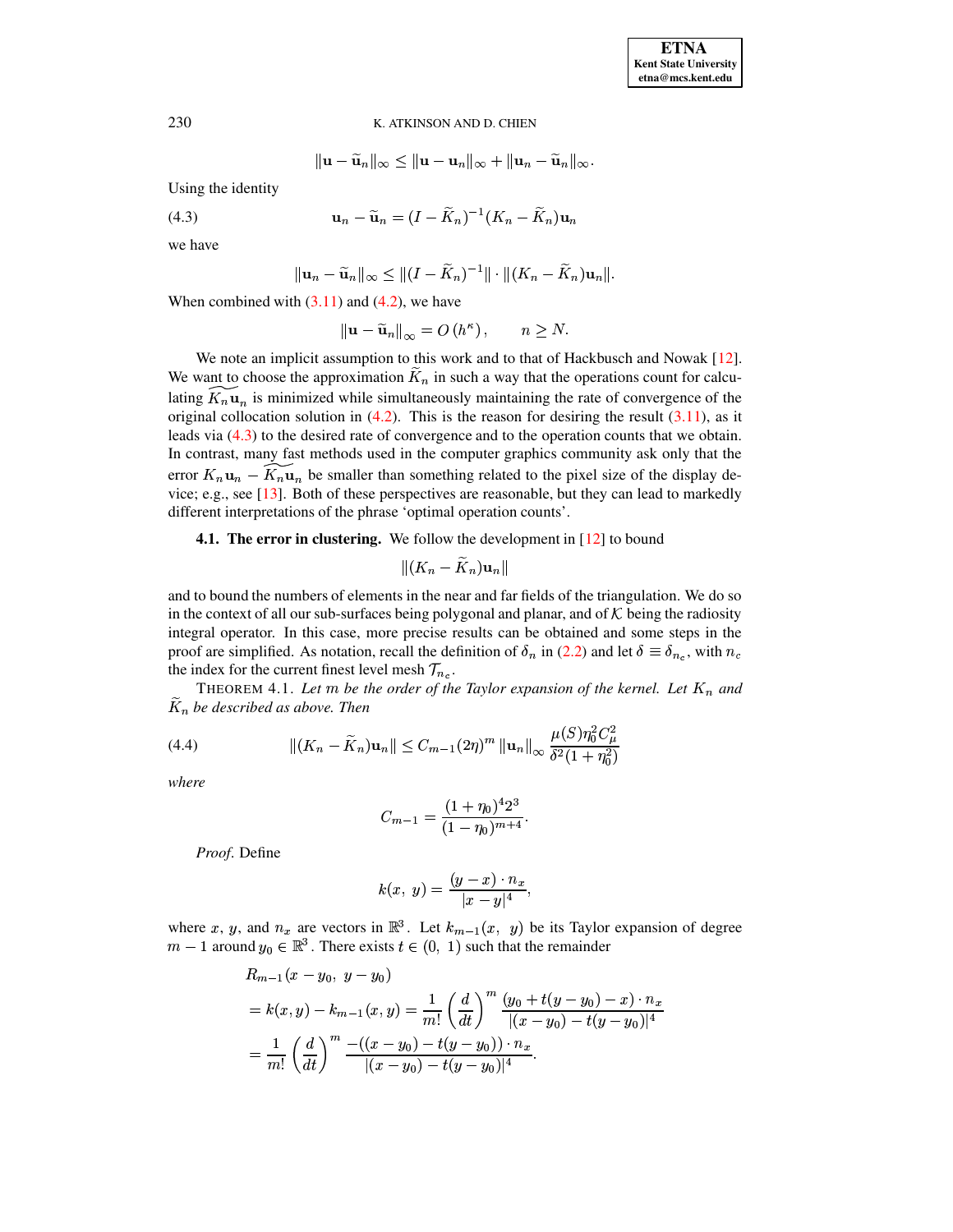Define

$$
\phi(t) = \frac{-(\xi - t\zeta) \cdot n_x}{|\xi - t\zeta|^4}, \quad t \in \mathbb{R}, \ \xi, \zeta, n_x \in \mathbb{R}^3.
$$

The analytic continuation

$$
\phi(z) = \frac{-(\xi - z\zeta) \cdot n_x}{|\xi - z\zeta|^4}
$$

is holomorphic in  $|z| < 1/\alpha$  with

$$
\alpha=\alpha(\xi,\,\zeta)=\frac{|\zeta|}{|\xi|}\leq\eta_0<1.
$$

Cauchy's integral formula yields

$$
\frac{1}{m!}\phi^{(m)}(t)=\frac{1}{2\pi i}\oint\limits_{|z|=r}\frac{\phi(z)\,dz}{(z-t)^{m+1}}\qquad\text{ for }|t|
$$

Since

$$
|\phi(z)| = \frac{|(\xi - z\zeta) \cdot n_x|}{|\xi - z\zeta|^4} \le \frac{|\xi - z\zeta| |n_x| |\cos \theta|}{|\xi - z\zeta|^4} \le \frac{1}{|\xi - z\zeta|^3} \le \frac{1}{||\xi| - |z| |\zeta||^3}
$$

$$
= \frac{1}{|\xi|^3 \left|1 - r\frac{|\zeta|}{|\xi|}\right|^3} = \frac{1}{|\xi|^3 |1 - r\alpha|^3} \quad \text{for } |z| = r
$$

and

$$
||z-t|| \geq r-1
$$

for  $0 < t < 1 < r = |z|$ , we have

$$
\frac{1}{m!} \phi^{(m)}(t) = \left| \frac{1}{2\pi i} \oint_{|z|=r} \frac{\phi(z) dz}{(z-t)^{m+1}} \right| \leq \frac{1}{2\pi} \oint_{|z|=r} \frac{|\phi(z)| dz|}{|z-t|^{m+1}}
$$

$$
\leq \frac{1}{2\pi} \frac{1}{|\xi|^3 |1 - r\alpha|^3} \frac{2\pi r}{(r-1)^{m+1}} = \frac{r}{|\xi|^3 |1 - r\alpha|^3 (r-1)^{m+1}}.
$$

For

$$
r = \frac{1}{2} \left( 1 + \frac{1}{\alpha} \right) = \frac{\alpha + 1}{2\alpha} \in \left( 1, \frac{1}{\alpha} \right),
$$

the above equation becomes

$$
\frac{1}{m!}\phi^{(m)}(t)\Big| \le \frac{(\alpha+1)}{2\alpha|\xi|^3} \left|1 - \frac{\alpha+1}{2}\right|^{-3} \left(\frac{2\alpha}{1-\alpha}\right)^{m+1}
$$
  
=  $\left(\frac{\alpha+1}{1-\alpha}\right) \frac{1}{|\xi|^3} \left(\frac{2}{1-\alpha}\right)^3 \left(\frac{2\alpha}{1-\alpha}\right)^m$   
 $\le \left(\frac{1+\eta_0}{1-\eta_0}\right) \frac{1}{|\xi|^3} \left(\frac{2}{1-\eta_0}\right)^3 \left(\frac{2\alpha}{1-\eta_0}\right)^m = \left(\frac{1+\eta_0}{1-\eta_0}\right) \left(\frac{2}{1-\eta_0}\right)^{m+3} \frac{\alpha^m}{|\xi|^3}.$ 

231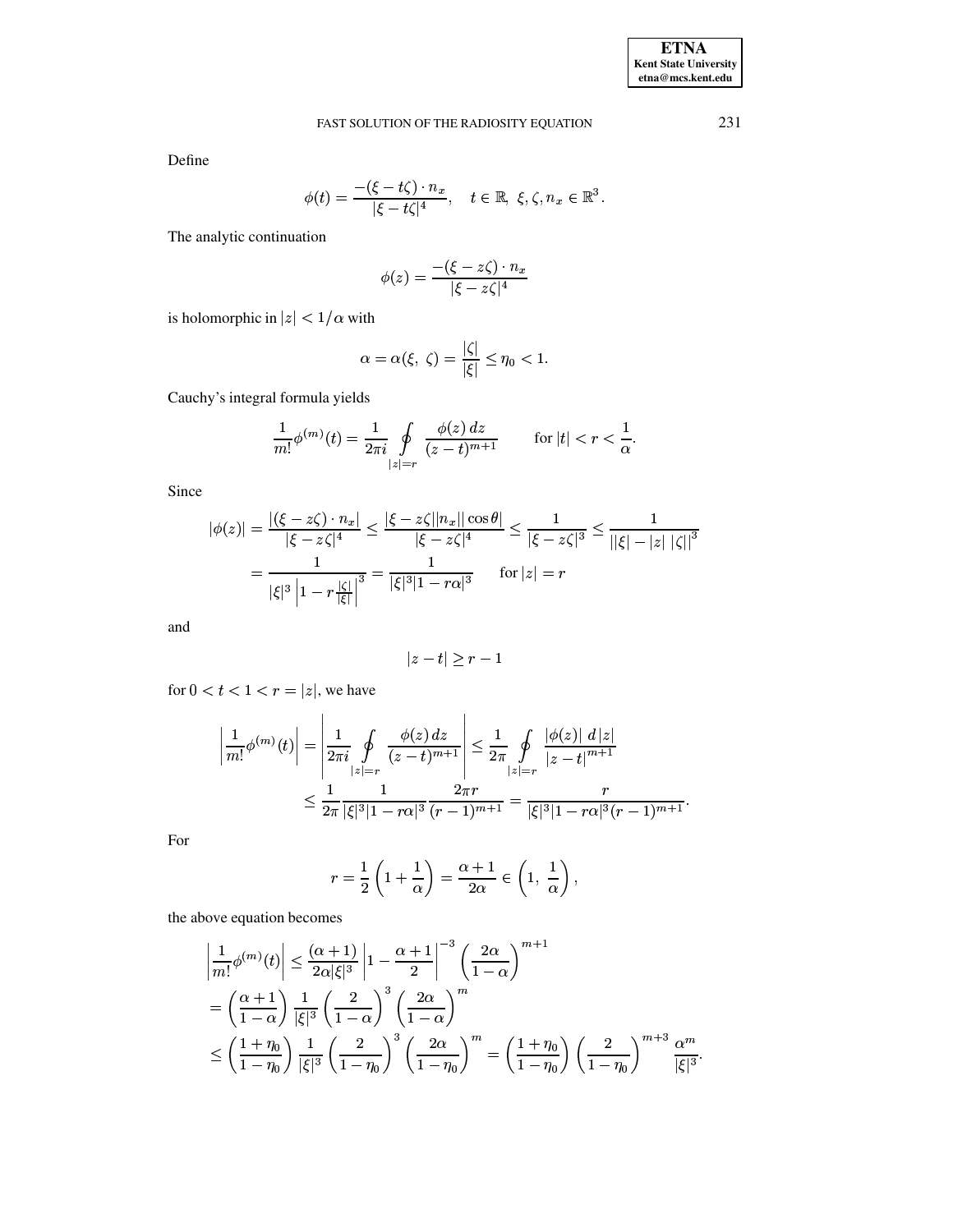The estimate

$$
\frac{|\xi - \zeta|}{|\xi|} = \left| \frac{\xi}{|\xi|} - \frac{\zeta}{|\xi|} \right| \le \left| 1 - \frac{|\zeta|}{|\xi|} \right| \le 1 + \alpha \le 1 + \eta_0
$$

implies that

$$
\frac{1}{|\xi|} \le \frac{1+\eta_0}{|\xi-\zeta|}.
$$

Thus,

$$
|R_{m-1}(\xi, \zeta)| = \left| \frac{1}{m!} \phi^{(m)}(t) \right| \le \left( \frac{1 + \eta_0}{1 - \eta_0} \right) \left( \frac{2}{1 - \eta_0} \right)^{m+3} |\xi|^{-3} \alpha^m
$$
  
(4.5)  

$$
\le \left( \frac{1 + \eta_0}{1 - \eta_0} \right) \left( \frac{2}{1 - \eta_0} \right)^{m+3} \alpha^m \left( \frac{1 + \eta_0}{|\xi - \zeta|} \right)^3.
$$

<span id="page-13-0"></span>For  $\xi = x - y_0$ ,  $\zeta = y - y_0$ ,  $\xi - \zeta = x - y$ , with  $|y - y_0| \le \eta |x - y_0|$ , where

 $\eta \leq \eta_0$ ,

and define

$$
\overline{\eta} = \frac{\eta}{\sqrt{1 + \eta^2}}.
$$

Now,  $(4.5)$  becomes

$$
|k(x, y) - k_{m-1}(x, y)| = |R_{m-1}(x - y_0, y - y_0)|
$$
  
\n
$$
\leq \left(\frac{1 + \eta_0}{1 - \eta_0}\right) \left(\frac{2}{1 - \eta_0}\right)^{m+3} \alpha^m \left(\frac{1 + \eta_0}{|\xi - \zeta|}\right)^3
$$
  
\n
$$
= \left(\frac{1 + \eta_0}{1 - \eta_0}\right) \left(\frac{2}{1 - \eta_0}\right)^{m+3} \left(\frac{|y - y_0|}{|x - y_0|}\right)^m \left(\frac{1 + \eta_0}{|(x - y_0) - (y - y_0)|}\right)^3
$$
  
\n
$$
\leq \left(\frac{1 + \eta_0}{1 - \eta_0}\right) \left(\frac{2}{1 - \eta_0}\right)^{m+3} \eta^m \left(\frac{1 + \eta_0}{|x - y|}\right)^3 = \frac{(1 + \eta_0)^4 2^3 (2\eta)^m}{(1 - \eta_0)^{m+4} |x - y|^3}
$$
  
\n
$$
= C_{m-1}(2\eta)^m |x - y|^{-3}.
$$

For the radiosity kernel,

$$
k(P, Q) = \frac{[(Q - P) \cdot \mathbf{n}_P][(P - Q) \cdot \mathbf{n}_Q]}{|P - Q|^4}.
$$

Let  $k_{m-1}$  be the Taylor expansion of degree  $m-1$  about  $Q_0$  for

$$
\frac{[(Q-P)\cdot {\bf n}_P]}{|P-Q|^4}.
$$

The error is

$$
|k(P, Q) - k_{m-1}(P, Q)| = |[(P - Q) \cdot \mathbf{n}_Q]| \left| \frac{[(Q - P) \cdot \mathbf{n}_P]}{|P - Q|^4} - k_{m-1}(P, Q) \right|
$$
  

$$
\leq |P - Q| \frac{C_{m-1}(2\eta)^m}{|P - Q|^3} \leq \frac{C_{m-1}(2\eta)^m}{|P - Q|^2}.
$$

232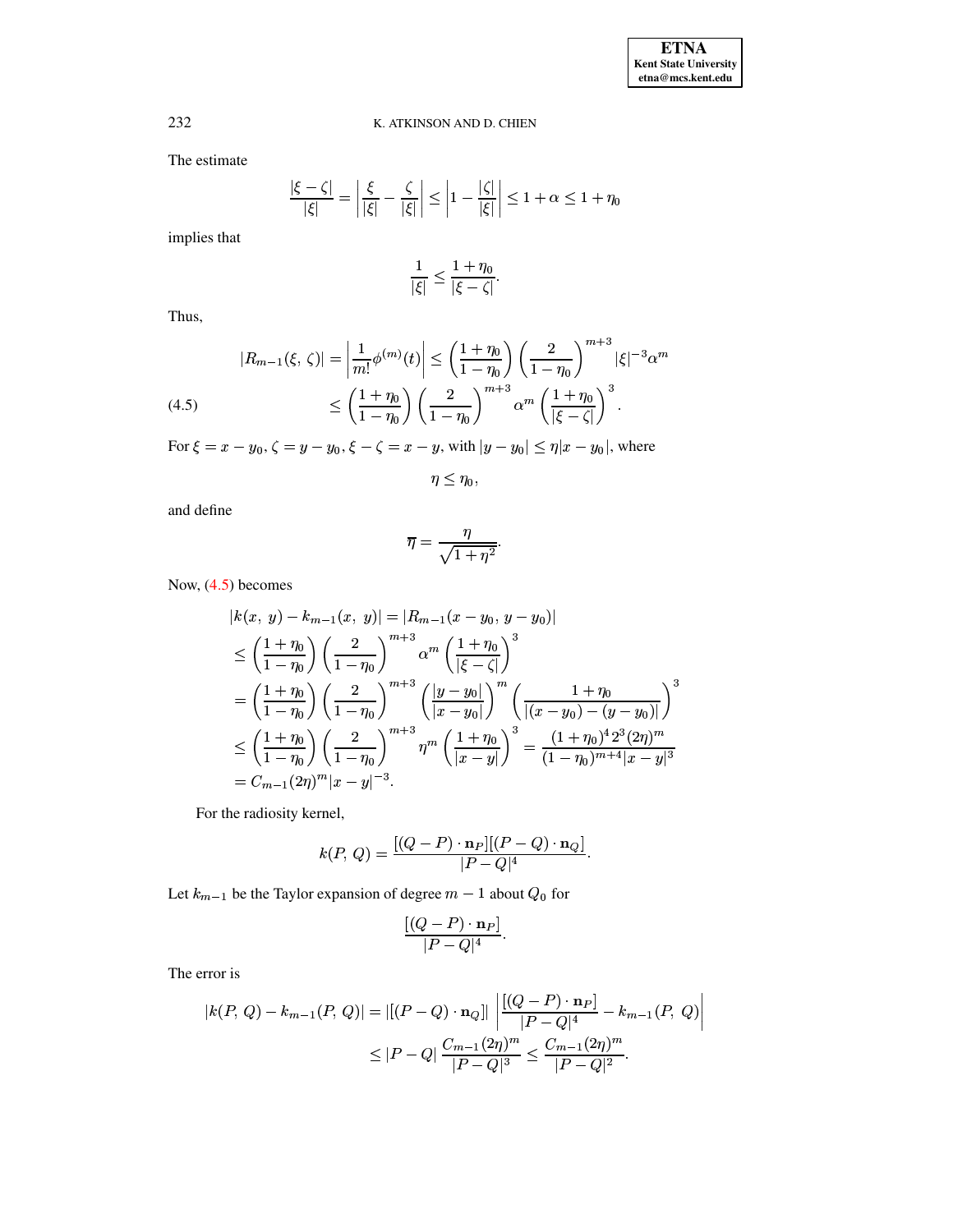Given any point  $P \in S$ .  $C(P)$  is an admissible covering of S w.r.t. P. Let

$$
F(P) = \bigcup \{ \tau \in C(P) : \tau \text{ is admissible with respect to } P \}.
$$

For every  $\tau \in F(P)$ ,  $R(\tau) \leq \overline{\eta} \cdot \text{dist}(P, \tau)$ , which implies

$$
dist(P, \tau) \ge R(\tau)/\overline{\eta}.
$$

For every  $\tau \notin F(P)$ ,  $R(\tau) > \overline{\eta} \cdot \text{dist}(P, \tau)$ , which implies

$$
dist(P, \tau) < R(\tau) / \overline{\eta}.
$$

Note,  $\tau \notin F(P)$  means that  $\tau$  is a panel in near field. For every  $\tau \in F(P)$ ,  $\tau$  is either a panel in  $\mathcal{T}_{n_c}$  or a cluster which contains several panels. Therefore,

$$
R(\tau) \ge R(\Delta) > \frac{\delta}{C_{\mu}} \quad \text{for some } \Delta \in \mathcal{T}_{n_c}.
$$

For every  $\tau \in F(P)$ ,

$$
\text{dist}(P, \tau) \ge \frac{R(\tau)}{\overline{\eta}} > \frac{\delta}{C_{\mu} \overline{\eta}}.
$$

Thus,

$$
F(P) \subset S \setminus K_r(P)
$$

where

$$
K_r(P) = \{Q \mid |P - Q| \le r\}
$$

and

$$
r = \frac{\delta}{C_{\mu}\overline{\eta}}.
$$

Since  $x/\sqrt{1+x^2}$  is increasing for  $x \in [0, 1]$ ,

$$
\overline{\eta} = \frac{\eta}{\sqrt{1+\eta^2}} \le \frac{\eta_0}{\sqrt{1+\eta_0^2}}.
$$

Then,

$$
r = \frac{\delta}{C_{\mu}\overline{\eta}} = \frac{\delta}{C_{\mu}\frac{\eta}{\sqrt{1+\eta^2}}} \ge \frac{\delta}{C_{\mu}\frac{\eta_0}{\sqrt{1+\eta_0^2}}} = \delta \frac{\sqrt{1+\eta_0^2}}{\eta_0 C_{\mu}} = C_S \delta
$$

where

$$
C_S = \frac{\sqrt{1 + \eta_0^2}}{\eta_0 C_\mu}.
$$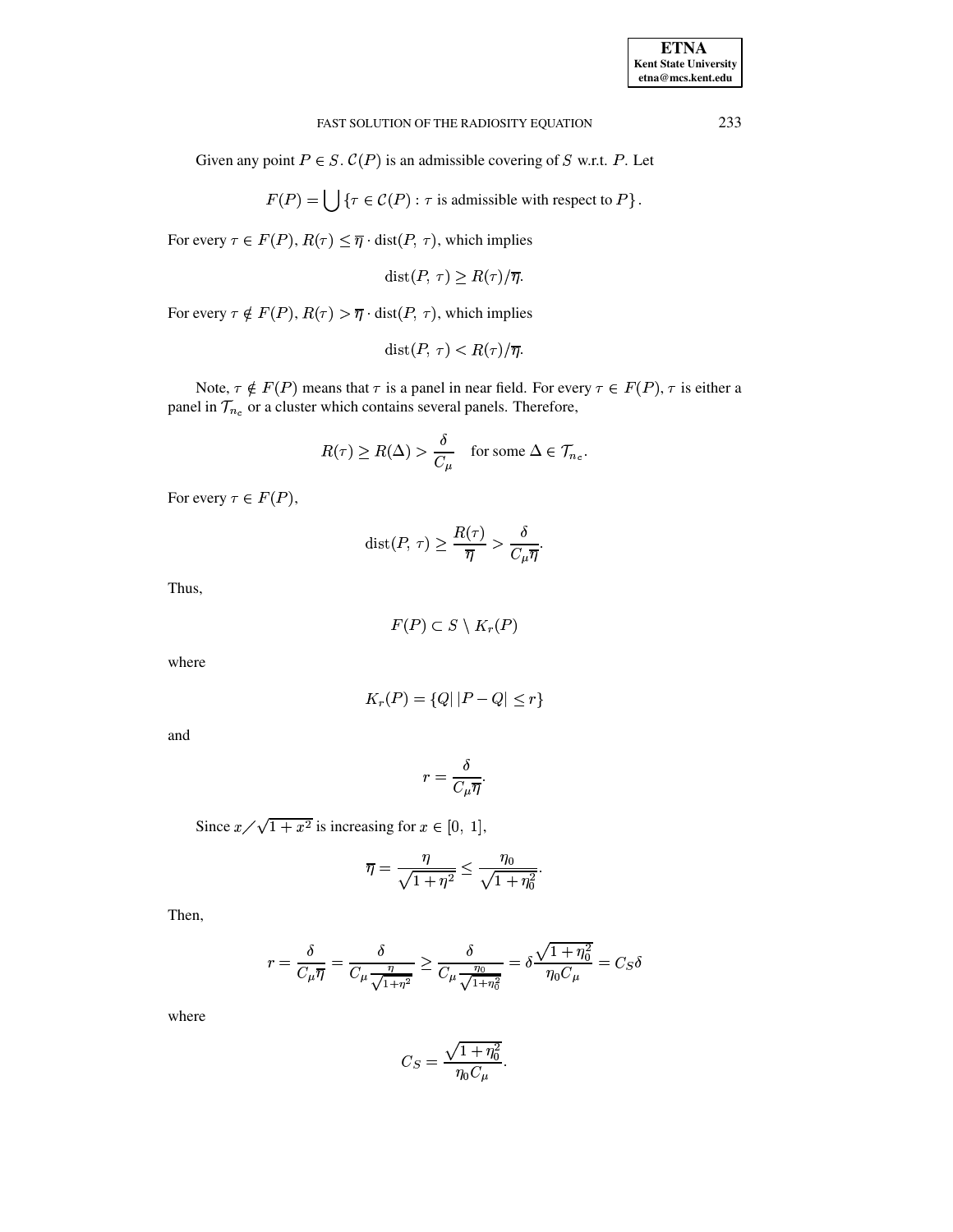The additional error caused by the Taylor expansion of the kernel is

$$
\begin{aligned}\n\left| K \mathbf{u}_n(P) - \tilde{K} \mathbf{u}_n(P) \right| \\
&\leq \left| \int_{F(P)} \left( k(P, Q) - k_{m-1}(P, Q) \right) \mathbf{u}_n(P) \, dS_Q \right| \\
&\leq C_{m-1}(2\eta)^m \left\| \mathbf{u}_n \right\|_{\infty} \int_{S \setminus K_{C_S \delta}} \frac{dS_Q}{|P - Q|^2} \\
&\leq C_{m-1}(2\eta)^m \left\| \mathbf{u}_n \right\|_{\infty} \int_{S \setminus K_{C_S \delta}} \frac{\eta_0^2 C_\mu^2 \, dS_Q}{\delta^2 (1 + \eta_0^2)} \\
&= C_{m-1}(2\eta)^m \left\| \mathbf{u}_n \right\|_{\infty} \frac{\mu(S) \eta_0^2 C_\mu^2}{\delta^2 (1 + \eta_0^2)}.\n\end{aligned}
$$

Thus the proof is completed.

**4.2. The number of clusters.** We give an estimation of the number  $\sigma(x)$  of clusters in the minimum admissible covering  $\mathcal{C}(x)$  with respect to x and the number of non-admissible triangles in  $\mathcal{C}(x)$ .

<span id="page-15-0"></span>Recall the definitions of  $\delta$  and  $C_{\mu}$  in (2.2) and (2.3), respectively. Since S is the union of planes,

$$
(4.6) \quad \mu(K_r(z) \cap S) \leq \pi r^2 \quad \text{for all } r \geq 0, \ z \in \mathbb{R}^3.
$$

We begin with the following lemma.

LEMMA 4.2. The condition  $(4.6)$  implies

and

<span id="page-15-4"></span>
$$
\mu(\Delta) \leq \pi R(\Delta)^2 \text{ for all } \Delta \in \mathcal{T}_{n_c}.
$$

*Proof.* Since  $\Delta \subset K_{R(\Delta)}(A(\Delta)) \cap S$ ,

$$
\mu(\Delta) \leq \mu(K_{R(\Delta)}(A(\Delta)) \cap S) \leq \pi R(\Delta)^2.
$$

Then,

$$
\mu(S) = \sum_{\Delta \in \mathcal{T}_{n_c}} \mu(\Delta) \leq \pi \sum_{\Delta \in \mathcal{T}_{n_c}} R(\Delta)^2 \leq \pi \sum_{\Delta \in \mathcal{T}_{n_c}} \delta^2 = \pi n \delta^2.
$$

Before we prove the next theorem, we assume the following condition. This condition describes how a limited part of S is covered by a part  $C'$  of an admissible covering. An upper bound of number of elements in  $\mathcal{C}'$  is given by (4.9), provided the clusters in the admissible covering all have the size  $R(\tau) < r$ .

<span id="page-15-2"></span>CONDITION 4.3. For any point  $z \in S$  and  $R \ge r > 0$  there is an admissible covering with respect to z for which there exists a subset  $C' \subset U$  with

$$
S \cap K_R(z) \subset \cup \{ \tau \in \mathcal{C}' \}
$$

- <span id="page-15-3"></span> $R(\tau) \leq r$  for all  $\tau \in \mathcal{C}' \setminus \mathcal{T}_{n_c}$  $(4.8)$
- <span id="page-15-1"></span> $\#\mathcal{C}' < 2(R/r)^2$ .  $(4.9)$

 $\Box$ 

 $\Box$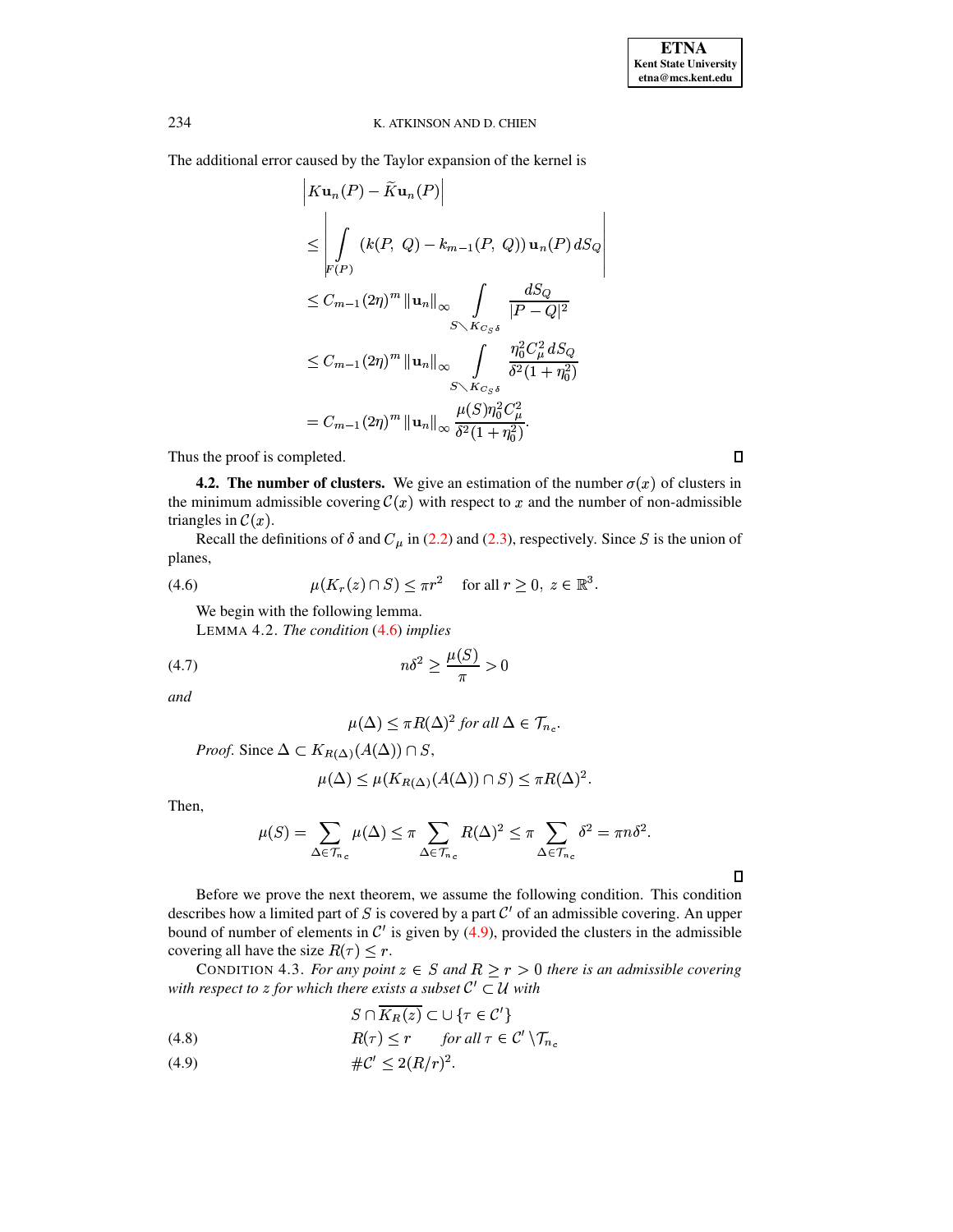<span id="page-16-1"></span><span id="page-16-0"></span>THEOREM 4.4. Let n be the number of elements and  $\eta$  be the ratio. The number  $\sigma(x)$ of cluster in the minimum admissible covering  $C(x)$  w.r.t. x is bounded by the following inequality:

(4.10) 
$$
\sigma(x) \leq C_{\sigma} \left(\frac{1}{\eta}\right)^2 \log(2 + \eta^2 n) \quad \text{for all } x \in S.
$$

*Proof.* Let the size of  $S \in \mathcal{U}$  is  $\rho = R(S)$ . First we assume that

$$
|x - A(S)| \le \rho \text{ implying } S \subset \overline{K_R(x)} \text{ for } R = 2\rho.
$$

In later step, we consider the case of  $|x - A(S)| > \rho$ .

In this step, we calculate how many clusters each annulus contains. For all  $l = 0, 1, \ldots$ , we apply the condition (4.3) with  $z = x$ ,  $R = R_l = 2^{1-l} \rho$ , and

$$
r=r_l=\frac{R_l\overline{\eta}}{4}.
$$

There are coverings  $C_l$  with

$$
S \cap \overline{K_R(x)} \subset \cup \{ \tau^l \in C_l \},
$$
  

$$
\#C_l \le 2 \left( \frac{R_l}{r_l} \right)^2 = 2 \left( \frac{R_l}{R_l \overline{\eta}/4} \right)^2 = 2 \left( \frac{4}{\overline{\eta}} \right)^2, \quad l = 0, 1, ...
$$

Let

$$
K^l = \overline{K_{R_l}(x)} \, \backslash K_{R_l/2}(x)
$$

and define  $C_l' \subset C_l$  by

$$
\mathcal{C}'_l = \left\{ \tau^l \in \mathcal{C}_l : \tau \cap K^l \neq \phi \right\}.
$$

Note that  $K^l$  is an annulus, and  $C_l$  contains clusters which covers  $K^l$ . If  $\tau \in C_l^l$  is not a panel, it satisfies

$$
R(\tau) \leq r_l = \frac{R_l \overline{\eta}}{4},
$$

by (4.8). Since  $|y - x| \ge R_l/2$  for any  $y \in \tau \cap K^l \ne \phi$ ,

$$
\text{dist}(x, \tau) = \inf_{\xi \in \tau} |x - \xi| \ge \inf_{\xi \in \tau} \{|x - y| - |y - \xi|\} \ge \frac{R_l}{2} - r_l = \frac{R_l}{2} - \frac{R_l \overline{\eta}}{4}
$$

$$
> \frac{R_l}{2} - \frac{R_l}{4} = \frac{R_l}{4} = \frac{r_l}{\overline{\eta}} \ge \frac{R(\tau)}{\overline{\eta}}.
$$

Thus,  $R(\tau) \leq \overline{\eta} \cdot \text{dist}(x, \tau)$ . We can conclude that  $\tau$  is admissible w.r.t.  $x$  for any  $\tau \in C'_l$ .<br>Hence,  $C'_l$  is an admissible covering of  $K^l \cap S$  w.r.t.  $x$ . We have

$$
(K^l \cap S) \subset (\cup \{\tau \in \mathcal{C}'_l\})
$$

and  $\tau \in (\mathcal{C}'_l \setminus \mathcal{T}_{n_c})$  is admissible w.r.t. x. The number of elements in the set  $\mathcal{C}'_l$  is

$$
\#\mathcal{C}'_l \leq \#\mathcal{C}_l \leq 2\left(\frac{4}{\overline{\eta}}\right)^2.
$$

**ETNA Kent State University**  $etna@mcs. kent.edu$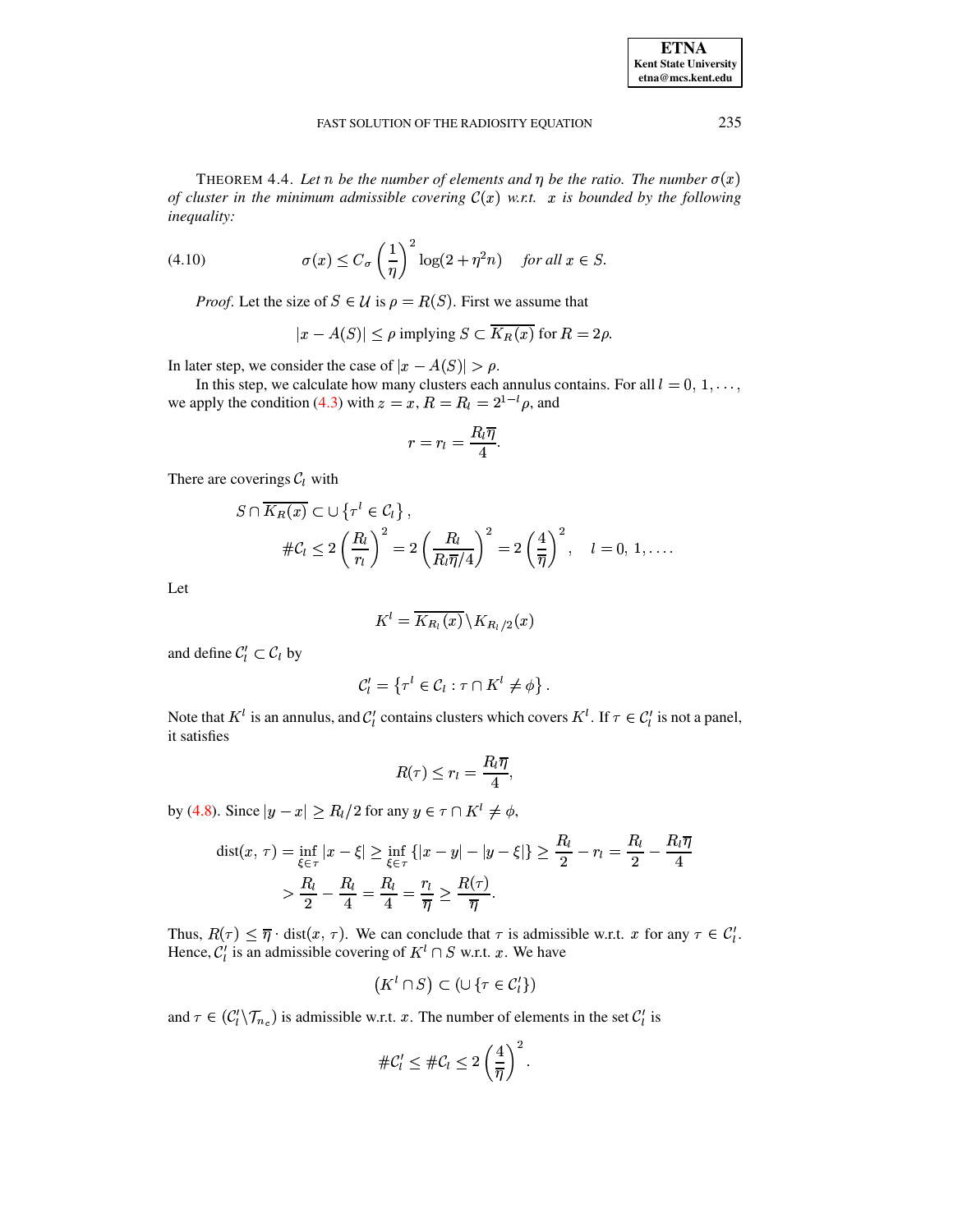Let  $L \geq 0$  be the first integer with

$$
r_L = \frac{R_L \overline{\eta}}{4} = \frac{2^{1-L} \rho \overline{\eta}}{4} \le \frac{\delta}{C_\mu}.
$$

 $(\delta/C_{\mu}$  is fixed from (2.3) and  $r_l$ 's are getting smaller when *l*'s are getting larger.) Then no  $\tau \in C_L$  can satisfy  $R(\tau) \le r_L$ ; hence by (4.8), all  $\tau \in C_L$  are panels, i.e.,  $C_L \subset \mathcal{T}_{n_c}$ . Let

$$
\mathcal{C}' = \mathcal{C}'_0 \cup \mathcal{C}'_1 \cup \cdots \cup \mathcal{C}'_{L-1} \cup \mathcal{C}_L.
$$

Since the clusters of  $\mathcal{C}'$  are not disjoint, we restrict  $\mathcal{C}'$  to

$$
\mathcal{C} = \{ \tau' \in \mathcal{C}' \mid \text{there is no } \tau \in \mathcal{C}' \text{ with } \tau' \subsetneqq \tau \}.
$$

 $\mathcal C$  satisfies

$$
\bigcup \{\tau \in \mathcal{C}\} = \bigcup \{\tau \in \mathcal{C}'\}
$$
  
= 
$$
\bigcup_{l=0}^{L-1} (\cup \{\tau \in \mathcal{C}'_l\}) \cup (\cup \{\tau \in \mathcal{C}_L\}) \supset S \cap \left[\bigcup_{l=0}^{L-1} K^l \cup K_{2^{1-L}\rho}(x)\right]
$$
  
= 
$$
S \cap \overline{K_{R_0}(x)} = S.
$$

Thus, C is a covering of S. If  $\tau \in C$ , then  $\tau \in C'_l$  for some  $l < L$  or  $\tau \in C_L$ . In the former case  $\tau$  is admissible. In the latter case  $\tau \in \mathcal{T}_{n_c}$  holds. Therefore, all  $\tau \in \mathcal{C}\setminus\mathcal{T}_{n_c}$  are admissible w.r.t.  $x$ . The number of clusters in  $\mathcal C$  is estimated in

$$
#C \le #C' \le \sum_{l=0}^{L-1} #C'_l + #C_L \le \sum_{l=0}^{L} #C_l \le \sum_{l=0}^{L} 2\left(\frac{4}{\overline{\eta}}\right)^2
$$
  
=  $(L+1)2\left(\frac{4}{\overline{\eta}}\right)^2 \le C\left(\frac{1}{\eta}\right)^2$ .

 $L$  is the first integer such that the following relation is true,

$$
\frac{2^{1-L}\rho\overline{\eta}}{4} \le \frac{\delta}{C_{\mu}} \Longrightarrow 2^{-L} \le \frac{2\delta}{\rho\overline{\eta}C_{\mu}} \Longrightarrow L \ge \log_2\left(\frac{\rho C_{\mu}\overline{\eta}}{2\delta}\right).
$$

Then

$$
L \leq \log_2\left(\frac{\rho C_\mu \overline{\eta}}{\delta}\right) \leq \log_2\left(\frac{\rho C_\mu \overline{\eta} \pi^{\frac{1}{2}} n^{\frac{1}{2}}}{(\mu(S))^{\frac{1}{2}}}\right) \qquad \text{(Use (4.7))}
$$

$$
= \log_2\left(\frac{\rho C_\mu \pi^{\frac{1}{2}}}{(\mu(S))^{\frac{1}{2}}}\right) + \log_2\left(\overline{\eta} n^{\frac{1}{2}}\right) = O\left(\log\left(2 + \eta^2 n\right)\right).
$$

Now we proof the case of  $|x - A(S)| > \rho$ . Let

<span id="page-17-1"></span>
$$
\hat{x} = z_S + \rho \frac{x - A(S)}{|x - A(S)|}.
$$

Note that  $|\hat{x} - A(S)| \le \rho$ . Let C be the admissible covering w.r.t.  $\hat{x}$  as constructed before. Since dist(x,  $\tau$ )  $\geq$  dist( $\hat{x}$ ,  $\tau$ ) for all  $\tau \in \mathcal{U}$ , is also admissible w.r.t. x. Thus, the estimate  $(4.10)$  is true for all  $x \in S$ .  $\Box$ 

<span id="page-17-0"></span>THEOREM 4.5. Let n be the number of panel and  $\eta$  be the ratio. Assume (4.6). The number  $\sigma'(x)$  of non-admissible panels in  $\mathcal{C}(x)$  is bounded by the inequality:

(4.11) 
$$
\sigma'(x) \leq C_{\sigma'} \left(\frac{1}{\eta}\right)^2 \quad \text{for all } x \in S.
$$

236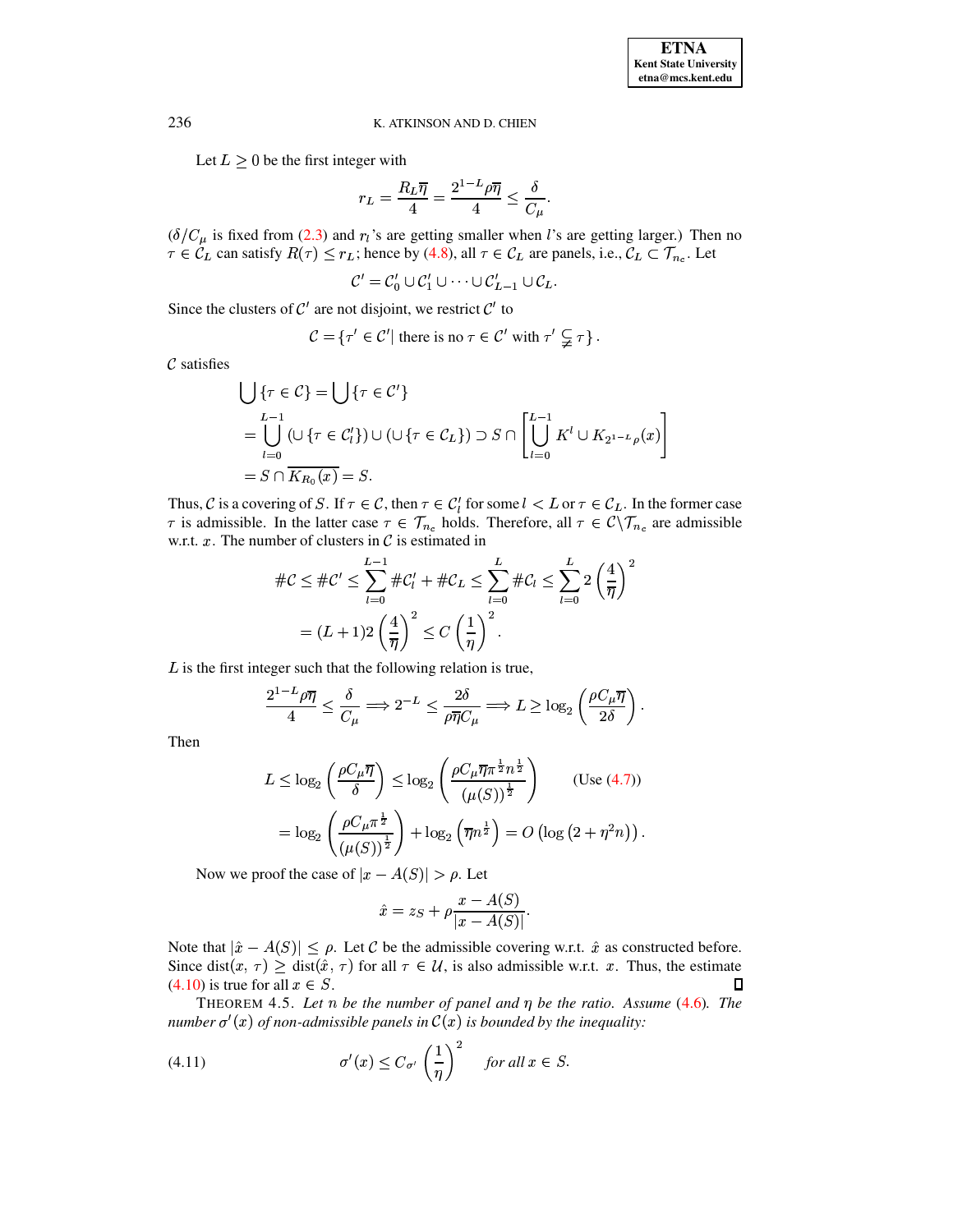| <b>ETNA</b>                  |
|------------------------------|
| <b>Kent State University</b> |
| etna@mcs.kent.edu            |

*Proof.* Proposition 3.9(b) of  $[12]$  states that all admissible coverings w.r.t. x have the same number  $\sigma'(x)$  of non-admissible panels. Let  $\mathcal{C}(x)$  be  $\mathcal{T}_{n_c}$ . Then,  $\mathcal{C}(x)$  has  $\sigma'(x)$  nonadmissible panels w.r.t. x.

Let  $r = 2\delta/\eta$ . For any  $\Delta \in \mathcal{T}_{n_c}$  and  $\Delta \nsubseteq K_r(x)$ , it is admissible w.r.t. x. This is because that

$$
|x - A(\Delta)| \ge r - \delta
$$

for  $\Delta \not\subset K_r(x)$  and  $\delta$  is defined in (2.2). Now,

$$
\eta |x - A(\Delta)| \ge \eta (r - \delta) = 2\delta - \eta \delta \ge \delta \ge R(\Delta).
$$

Thus, such  $\Delta$  is admissible by (3.3). Therefore,  $\sigma'(x) \leq #C'$  where

$$
\mathcal{C}'=\{\Delta\in\mathcal{T}_{n_c}\,|\,\Delta\subset K_r(x)\}\,.
$$

With  $(4.6)$  and  $(2.4)$ , we have

$$
\sigma'(x) \cdot \frac{\delta^2}{C_{\Delta}} \le \sum_{\Delta \in \mathcal{C}'} \mu(\Delta) = \mu(\cup \{\pi \in \mathcal{C}'\}) \le \mu(K_r(x) \cap S) \le \pi r^2.
$$

Thus,

$$
\sigma'(x) \le \frac{\pi r^2 C_{\Delta}}{\delta^2} = \frac{\pi C_{\Delta}}{\delta^2} \cdot \left(\frac{2\delta}{\eta}\right)^2 = C_{\sigma'} \left(\frac{1}{\eta}\right)^2
$$

where

$$
C_{\sigma'}=4\pi C_{\Delta}
$$

 $\Box$ 

**5. The experimental problems.** For  $S$ , we use the following 5-piece surface. It consists of four squares and one rectangular piece, labeled as  $S_1$ ,  $S_2$ ,  $S_3$ ,  $S_4$ ,  $S_5$ . In particular,

- $S_1 = [0, A] \times [0, A]$  in the xy-plane, facing upward;
- $S_2$  and  $S_3$  are the bottom and top, respectively, of  $[0, B] \times [0, B]$  in the plane  $z = 1$ ;
- $S_4 = [0, C] \times [0, C]$  in the plane  $z = 2$ , facing downward;
- $S_5 = \{(x, A, z): 0 \le x \le A, 0 \le z \le 1\}$ , using the side that is visible from  $S_1, S_2$ , and  $S_4$ .

We choose the parameters  $A, B, C$  to satisfy

$$
(5.1) \tC < B, \t2B < A.
$$

This surface S is illustrated in Figure 5.1. In all of our examples, we use  $(A, B, C)$  =  $(5, 2, 1).$ 

A surprising number of phenomena can be studied with the use of this quite simple surface.

• S contains 'shadow lines'. More precisely,  $S_1$  has shadow lines along the boundaries of the squares  $[0, 2B - C] \times [0, 2B - C]$  and  $[0, 2B] \times [0, 2B]$ ; cf. Figure. 5.2. Therefore one can study the effects of 'discontinuity meshing' (cf. [16]). For an analysis of this with examples for both piecewise constant and piecewise linear collocation; see  $[6]$ .

237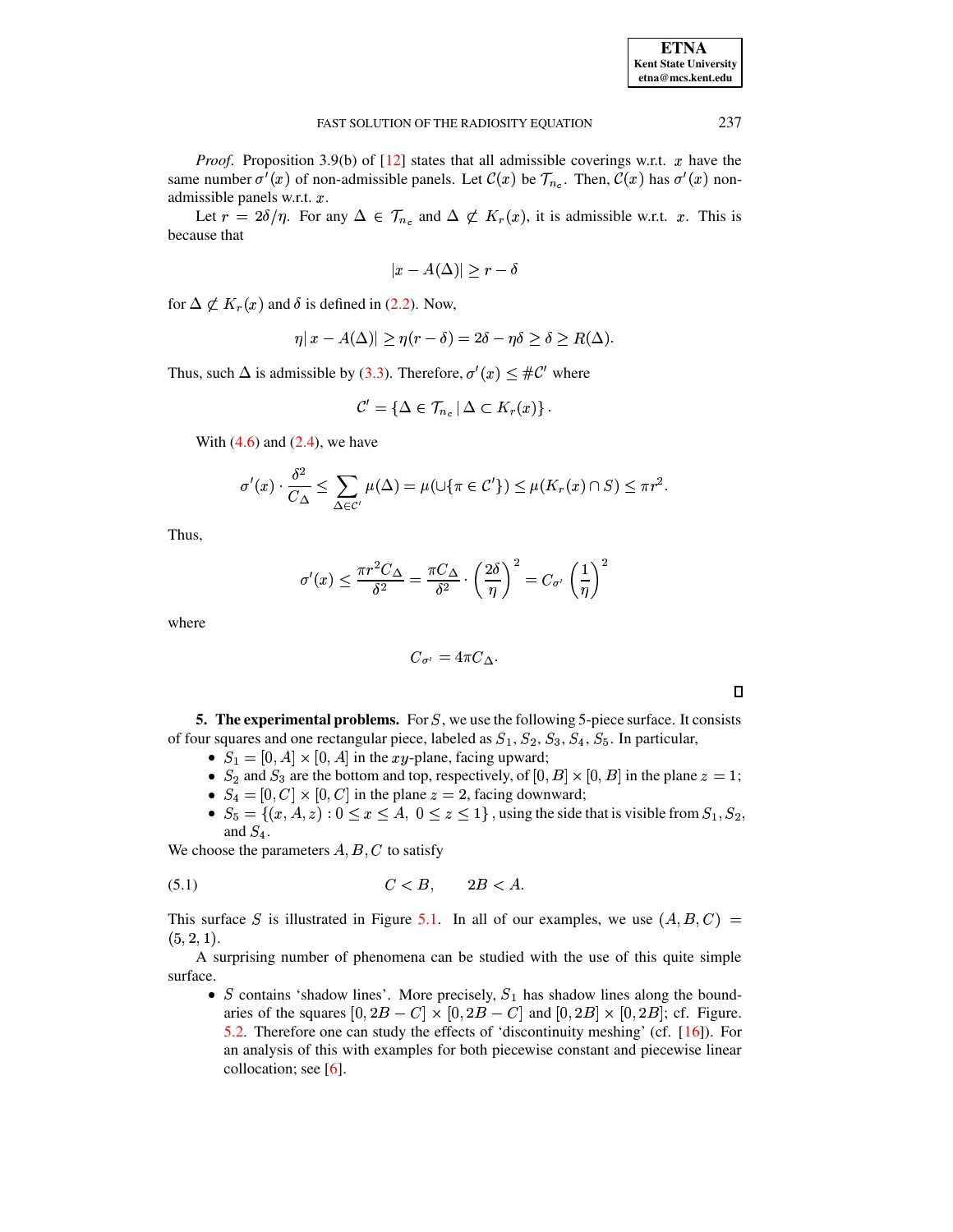

<span id="page-19-0"></span>FIG. 5.1. *The 5-piece surface*



FIG. 5.2. *The 5-piece surface with shadow lines showing*

- <span id="page-19-1"></span>• S is an occluded surface. For example,  $S_3$  cannot be seen from any portion of either  $S_1$  or  $S_5$ , and only portions of  $S_1$  can be seen from  $S_4$ . Therefore, there will be ^ visibility lines cutting through a number of elements.
- There will usually be singular behaviour in the radiosity solution along the common edge of  $S_1$  and  $S_5$ . See [\[18\]](#page-31-3) for an analysis of this singular behaviour. There is also singular behaviour associated with vertices of S, as with the endpoints of  $S_1 \cap S_5$ ; cf. [\[14\]](#page-31-1).
- For collocation points P near to the common edge of  $S_1$  and  $S_5$ , the collocation in-^ tegrals are nearly singular for those triangular elements near to the collocation point,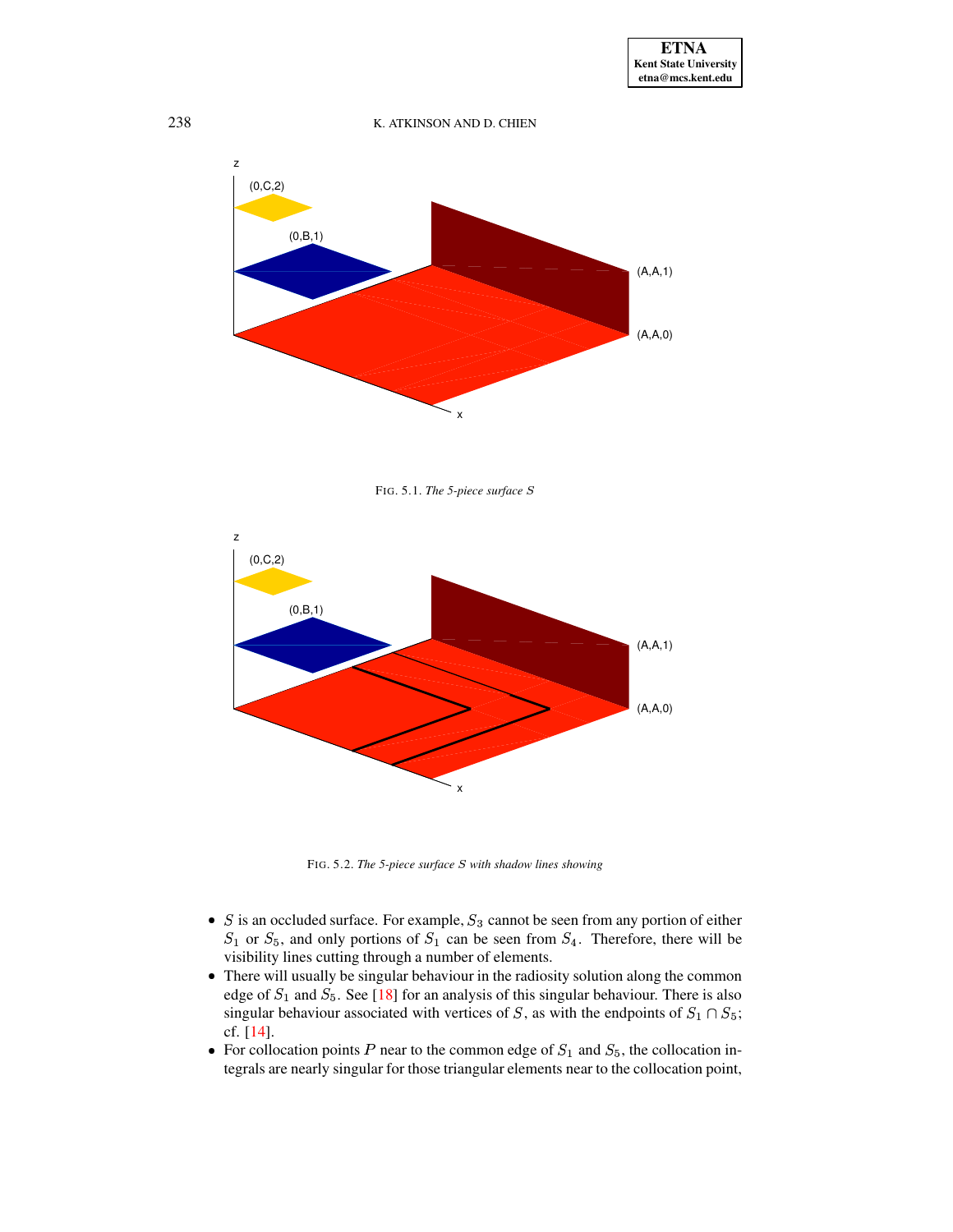but on the opposite sub-surface. Examples are given in [\[6\]](#page-30-2) along with a numerical scheme for the accurate and efficient evaluation of such integrals. Analytic methods for evaluating these integrals are discussed at length in [\[19\]](#page-31-4), [\[20\]](#page-31-9).

We could use more complicated and physically realistic surfaces, but our surface  $S$  is sufficient for studying the principal mathematical questions we have in regard to the cost of the clustering method. To use a physically realistic surface would have required constructing a visibility complex for the surface, a nontrivial task that would have greatly complicated our programming without adding any additional insight on the questions we are studying.

**5.1.** Test solutions. We have carried out tests for a variety of true solutions  $u$ . In these cases, we calculate the emissivity  $E$  using highly accurate numerical integration. Then the collocation procedure is applied to find the approximate solution  $u_n$ , which is then compared to the known true solution  $u$ . In this paper we report on only two cases.

- u is constant over each sub-surface  $S_j$ ,  $j = 1, \ldots, 5$ . The collocation error is zero and thus we have the exact solution of the discretized linear system  $(2.9)$ . We can compare it to the solution obtained using the clustering method, thus measuring the effect of various approximations involved in clustering.
- The significance of the shadow lines in  $S_1$  is that the first partial derivative of u is often discontinuous when the derivative is in a direction perpendicular to the shadow line. This affects the accuracy of the approximation  $P_n u \approx u$ . To study this phenomena, we use the following true solution  $u$ : (5.2)

<span id="page-20-0"></span>
$$
u(x, y, z) = \begin{cases} \psi_{\gamma}(x, y) \left[ \left( \frac{x}{A} \right)^2 + \left( \frac{y}{A} \right)^3 \right] & (x, y, z) \in S_1 \\ \times \left[ (2B - x)_+ (2B - y)_+ \right]^{\beta}, & (x, y, z) \in S_2 \cup S_3 \cup S_4 \\ 1, & (x, y, z) \in S_2 \cup S_3 \cup S_4 \\ 0, & (x, y, z) \in S_5, \end{cases}
$$

$$
\psi_{\gamma}(x, y) = e^{-\gamma(2B - x)(2B - y)}.
$$

The function  $\psi_{\gamma}$  is used to decrease the size of  $u(x, y, 0)$  away from the shadow line on the boundary of  $[0, 2B] \times [0, 2B]$ . The quantity  $(f)_{+}$  is equal to f if  $f \ge$ 0, and it equals zero if  $f < 0$ . The exponent  $\beta \ge 0$ . With  $\beta = 1$ , we have a continuous nonlinear function which has bounded, but some discontinuous first order partial derivatives along the boundary of  $[0, 2B] \times [0, 2B]$ . With  $\beta = \frac{1}{2}$ , we have an algebraic singularity along this boundary, and we can study the effects of different types of triangulations for such a solution function. We choose  $u \equiv 0$  on both  $S_5$  and on the subset of  $S_1$  outside of the square  $[0, 2B] \times [0, 2B]$ . We have also forced the function u to be non-symmetric over  $S_1$ , to lessen any special effects associated with the symmetry of the various sub-surfaces.

In all cases we use  $\rho \equiv constant \leq 1$ . Choosing  $\rho = 1$  does not present a problem, as we still have  $||\mathcal{K}|| < 1$  due to S not being a closed surface. The cases we present here are sufficient for illustrating the fast matrix-vector multiplication method of this paper. Additional studies on the accuracy of piecewise constant and piecewise linear collocation are given in [\[6\]](#page-30-2).

**5.2. Computing.** We use the basic framework of  $[1, \S 5.1]$  $[1, \S 5.1]$ ; and to implement it we use the software given in [\[2\]](#page-30-6), with the addition of codes to implement the fast matrix-vector multiplication described in  $\S 3.1$ .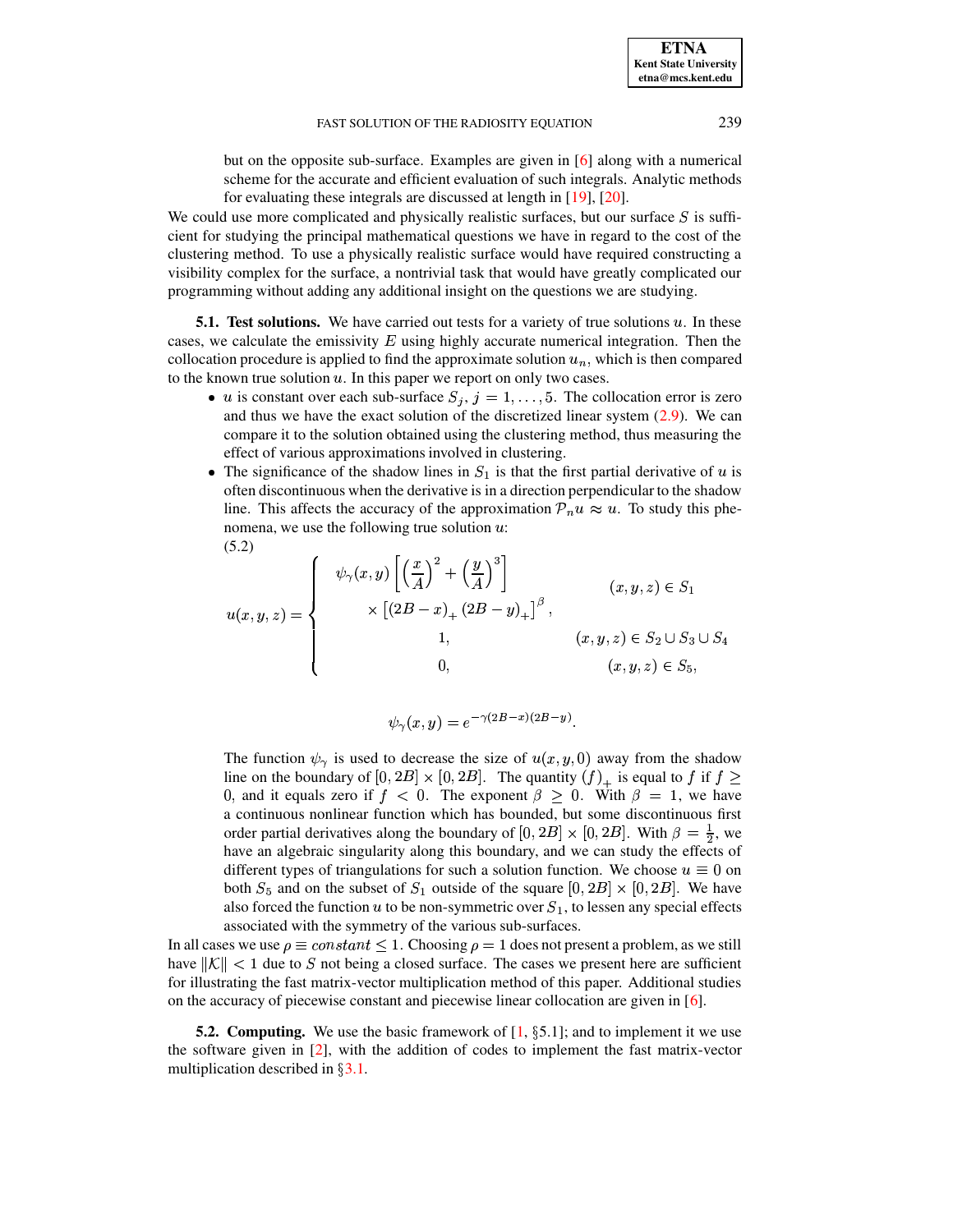The timings were done on a *Dell PowerEdge 6650 workstation*. This computer has four 2.0Ghz/2MB Cache Xeon processors with 12 GB RAM. The computer was networked, but otherwise was restricted to only the given program being timed, except that we might run the program for up to three data sets simultaneously. Based on the clustering method described in §[3,](#page-6-0) three lists of triangles are created: *far field*, *gray field*, and *near field*. These lists are very large, along with the lists of integrals for the gray and near fields. Our computer RAM memory cannot hold all of them, so a cache scheme is used to store the lists for rapid retrieval during the iteration phase.

<span id="page-21-0"></span>**6. Experimental results.** The central questions involve the cost of our method for the radiosity equation on an occluded surface. We begin by looking at the number of quantities in the near field, gray field, and far field. Let  $\sigma(P_i)$  denote the number of admissable clusters nd far field. Let  $\sigma(P_i)$  denote the number of admissable clusters in the far field for the point  $P_i$ , and

<span id="page-21-2"></span><span id="page-21-1"></span>
$$
\sigma_F = \max_{P_i} \sigma(P_i).
$$

Define  $\sigma_N$  and  $\sigma_G$  similarly, for the near field and the gray field as  $P_i$  ranges over the collocation nodes. From Theorems [4.4](#page-16-1) and [4.5,](#page-17-0)

<span id="page-21-4"></span>
$$
\sigma_F \le C_F \eta^{-\omega} \log \left[2 + \eta^{\omega} n\right]
$$

$$
\sigma_N \le C_N \eta^{-\omega}
$$

with constants  $C_F$ ,  $C_N$  that are independent of  $\eta$  and  $n$ . From [\(4.10\)](#page-16-0) and [\(4.11\)](#page-17-1) we know  $\omega \leq 2$ ; below we examine its size empirically. Note that these formulas depend on  $\eta$ , not on the degree of the Taylor expansion used in approximating  $G$  in the far field. In addition for a uniform triangulation scheme (as we are using), it is straightforward to show that

$$
\sigma_G \le C_G \sqrt{n}.
$$

The constant  $C_G$  is independent of  $\eta$ .

We give empirical results for  $(6.1)-(6.3)$  $(6.1)-(6.3)$  $(6.1)-(6.3)$  as both  $\eta$  and  $n$  vary, beginning with the gray field. Table [6.1](#page-21-3) contains results for  $\sigma_G$ , and as we noted the results do not depend on  $\eta$ .

<span id="page-21-3"></span>TABLE 6.1 *Values of*  $\sigma$ *G for varying*  $n$  $\begin{array}{|c|c|c|c|c|c|c|c|c|c|} \hline n&10&40&160&640&2560&10240&40960&163840 \ \hline \sigma_G&2&6&14&28&60&118&248&508 \ \hline \end{array}$ 

In Figure [6.1,](#page-22-0) we give a log-log graph of n vs.  $\sigma_G$ , together with a linear least squares fit to determine experimentally the value of  $\theta$  in

$$
\sigma_G = c n^{\theta}.
$$

The value obtained with a fit to the values  $160 \le n \le 163840$  is  $\theta = .519$ , which is consistent with the theoretically expected value of  $0.5$  from  $(6.3)$ .

For the near field, we give values of  $\sigma_N$  for varying n and  $\eta$  in Table [6.2,](#page-22-1) and a log-log graph of  $\sigma_N$  vs. *n* is given in Figure [6.2.](#page-23-0) The upper bound in [\(6.2\)](#page-21-4) is independent of *n*; and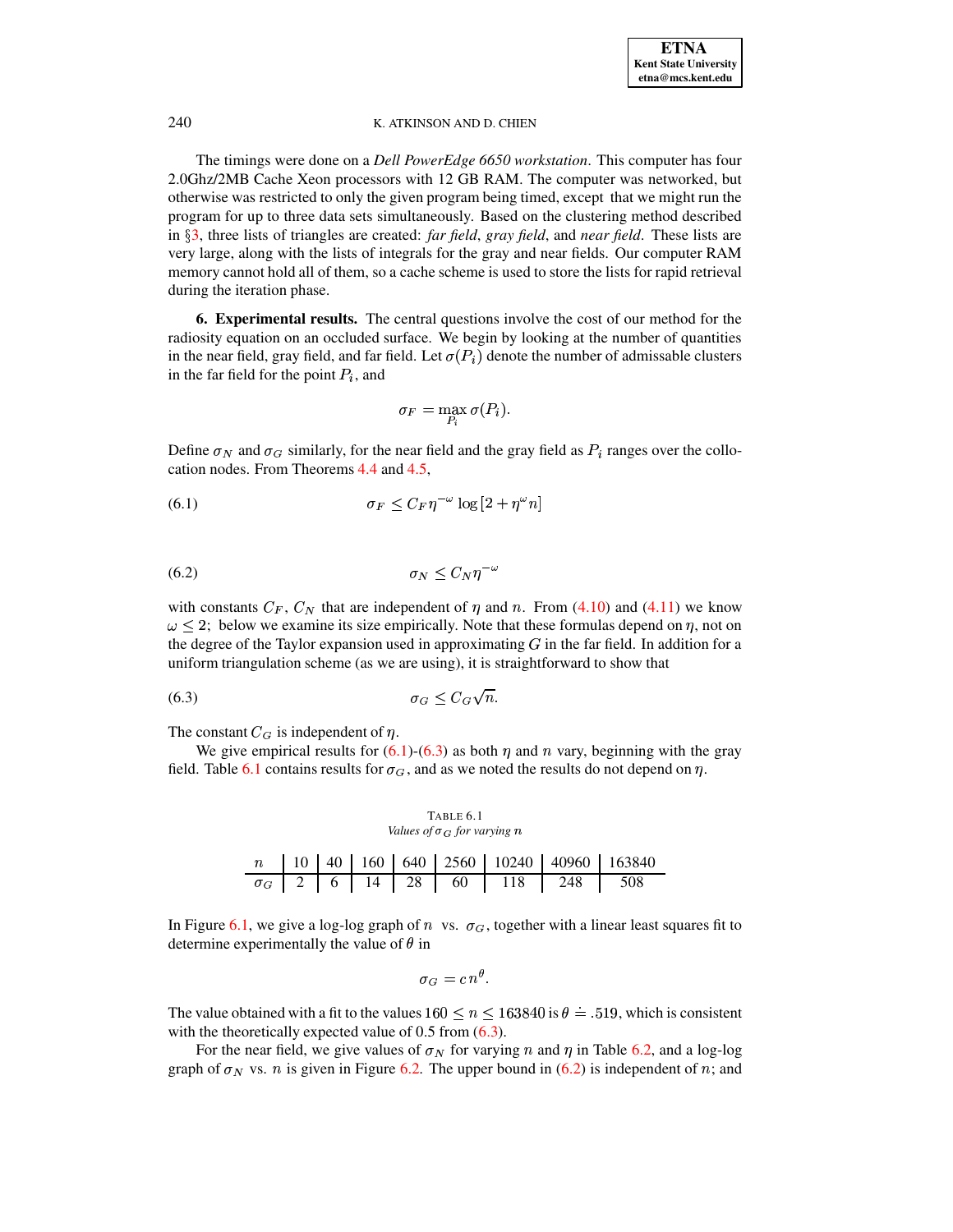# 1 2 3 4 5 6 7  $\log(\sigma_{\rm G})$

<span id="page-22-0"></span>FIG. 6.1. *Gray field values of*  $\sigma$ *G and linear fit to log-log graph of values.* 

0 2 4 6 8 10 12 14

log(n)

<span id="page-22-1"></span>

|         | $\sigma_N$    |                |                 |  |  |  |
|---------|---------------|----------------|-----------------|--|--|--|
| $\it n$ | $\eta = .125$ | $\eta = .0625$ | $\eta = .03125$ |  |  |  |
| 10      | 6             | 6              | 6               |  |  |  |
| 40      | 16            | 24             | 24              |  |  |  |
| 160     | 70            | 78             | 96              |  |  |  |
| 640     | 128           | 300            | 334             |  |  |  |
| 2560    | 232           | 508            | 1206            |  |  |  |
| 10240   | 262           | 922            | 2022            |  |  |  |
| 40960   | 262           | 1044           | 3700            |  |  |  |
| 163840  | 262           | 1044           | 4184            |  |  |  |

TABLE 6.2 *Values of*  $\sigma_N$  *for varying*  $n$  *and*  $n$ 

for the larger values of n (with  $\eta = .0625$  and  $\eta = .03125$ ), we have that  $\sigma_N$  is independent of  $n$  as well.

A table of values  $\sigma_F$  for the far field are given in Table [6.3.](#page-23-1) To look at the values graphically, we consider the theoretical formula of  $(6.1)$ . We graph the values of  $\log n$  vs.  $\eta^\omega \sigma_F,$  as then the theory would say

<span id="page-22-2"></span>(6.4) 
$$
\eta^{\omega} \sigma_F \approx C_F \log \left[ 2 + \eta^{\omega} n \right]
$$

$$
\approx C_F \left[ \omega \log \eta + \log n \right]
$$

 $0_0$ 

and the graph should be linear. The graphical results are shown in Figure [6.3](#page-24-0) with  $\omega = 1.55$ rather than the theoretical value of  $\omega = 2$ . The results do show straight lines, approximately, for larger values of  $n$ , and they are parallel for varying values of  $\eta$ , as would be predicted by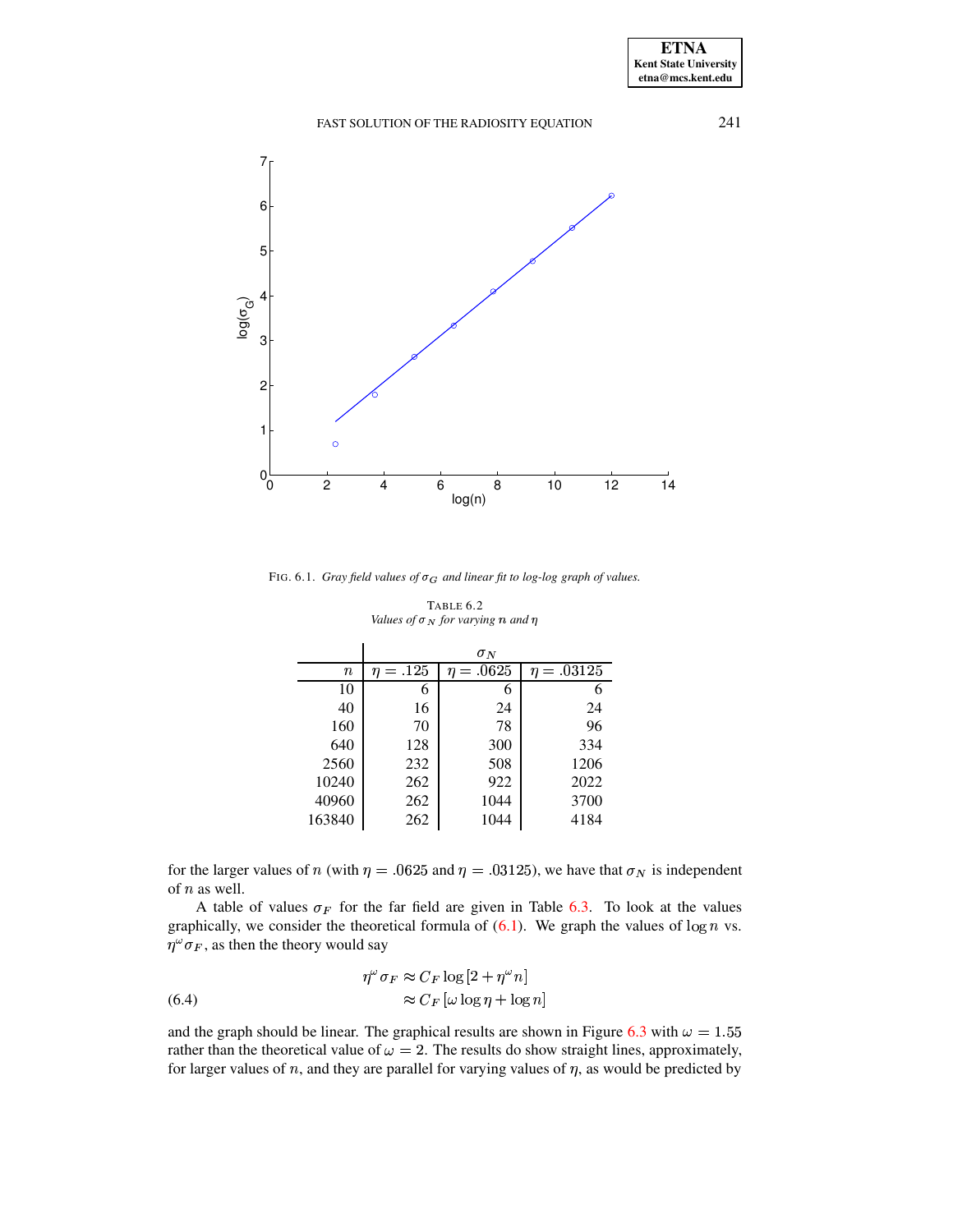

<span id="page-23-0"></span>FIG. 6.2. *The near field values of*  $\sigma_N$  *for varying*  $n$  *and*  $n$ 

<span id="page-23-1"></span>

|         |               | $\sigma_F$    |                |
|---------|---------------|---------------|----------------|
| $\it n$ | $\eta = .125$ | $=.0625$<br>n | $=.03125$<br>η |
| 10      | 2             | O             |                |
| 40      | 8             | 8             | 0              |
| 160     | 60            | 32            | 32             |
| 640     | 248           | 256           | 128            |
| 2560    | 670           | 972           | 1034           |
| 10240   | 1116          | 2686          | 3860           |
| 40960   | 1824          | 4464          | 10878          |
| 163840  | 2598          | 7242          | 17754          |

TABLE 6.3 *Values of*  $\sigma$ <sub>F</sub> *for varying*  $n$  *and*  $n$ 

[\(6.4\)](#page-22-2). To determine the experimental value of  $\omega = 1.55$ , we observed the variation of  $\sigma_F$  vs.  $\eta$  for  $n = 163840$  and we attempted to fit it based on the Hackbush model of [\(6.1\)](#page-21-1) with a suitable value of  $\omega$ . The results, using a log-log scale, are shown in Figure [6.4](#page-25-0) for  $\omega = 1.55$ . and there is close agreement for smaller values of  $\eta$ .

<span id="page-23-3"></span>**6.1. Testing the program.** By using a solution  $u$  that is constant or linear over each sub-surface  $S_j$ , the true collocation solution  $u_n$  equals  $u$ , and the true error in the numerical method based on  $\S 3.1$  $\S 3.1$  satisfies

<span id="page-23-2"></span>
$$
(6.5) \t\t\t u - \widetilde{u}_n = u_n - \widetilde{u}_n.
$$

This allows testing the effects of the other sources of error in the numerical method. In this case the remaining error in solving the radiosity equation using the collocation method with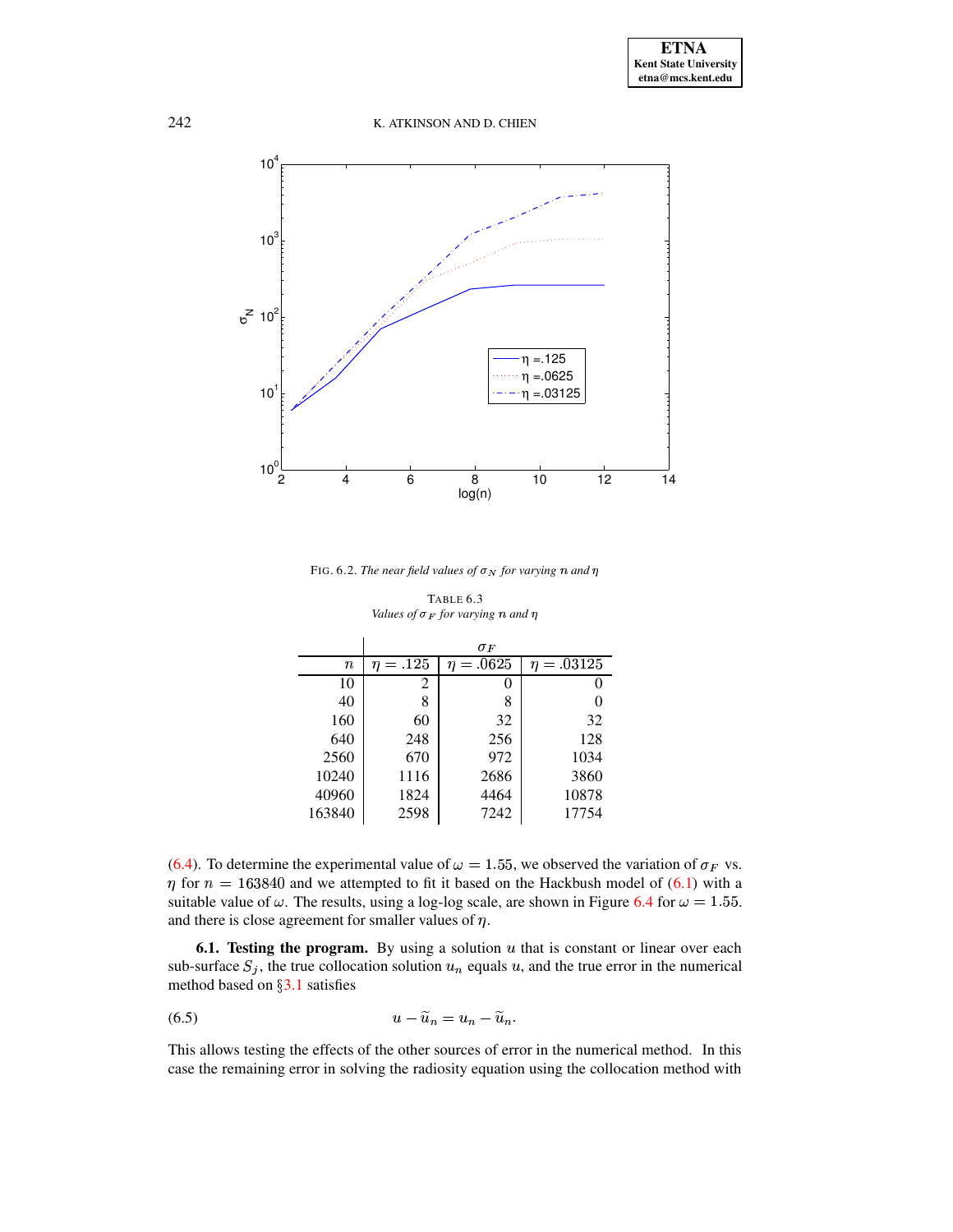

<span id="page-24-2"></span>FIG. 6.3. The number of elements in the far field, normalized by  $\eta^{\omega}$ .

the fast matrix-vector multiplication method of  $\S 3$  is due to the following.

- <span id="page-24-0"></span>• The approximation  $K_n \approx K_n$ .
- <span id="page-24-1"></span>• Numerical integration errors for the near field and the gray field collocation integrals  $(cf. (2.9))$

(6.6) 
$$
\int_{\Delta_j} V(P_i, Q) G(P_i, Q) \varphi_{k_{j,\ell}}(Q) dS_Q.
$$

• Integration errors in computing the right hand emissivity function

(6.7) 
$$
E(P) = u(P) - \frac{\rho(P)}{\pi} \int_{S} u(Q) G(P,Q) V(P,Q) dS_{Q}, \qquad P \in S,
$$

for the given known solution  $u$ . Of course, in actual graphics computations this is not a difficulty since  $E$  is given explicitly.

The numerical integration errors for  $(6.6)$  and  $(6.7)$  can be quite difficult to control, especially when integrating over a sub-surface  $S_j$  with the field point  $P \in S_k$ ,  $k \neq j$ , and P near to a common edge joining  $S_j$  and  $S_k$ . The numerical integration methods used here are discussed in  $[6]$ .

<span id="page-24-3"></span>To illustrate the effects of these possible errors for our numerical method, we used the true solution

(6.8) 
$$
u(x, y, z) = \begin{cases} 1, & (x, y, z) \in S_1, \\ 0, & (x, y, z) \in S_2 \cup S_3 \cup S_4 \cup S_5 \end{cases}
$$

In order to study the effect of the fast matrix-vector multiplication method of  $\S 3.1$ , the integrations of  $(6.6)$  and  $(6.7)$  were carried out to very high accuracy. Thus the only source of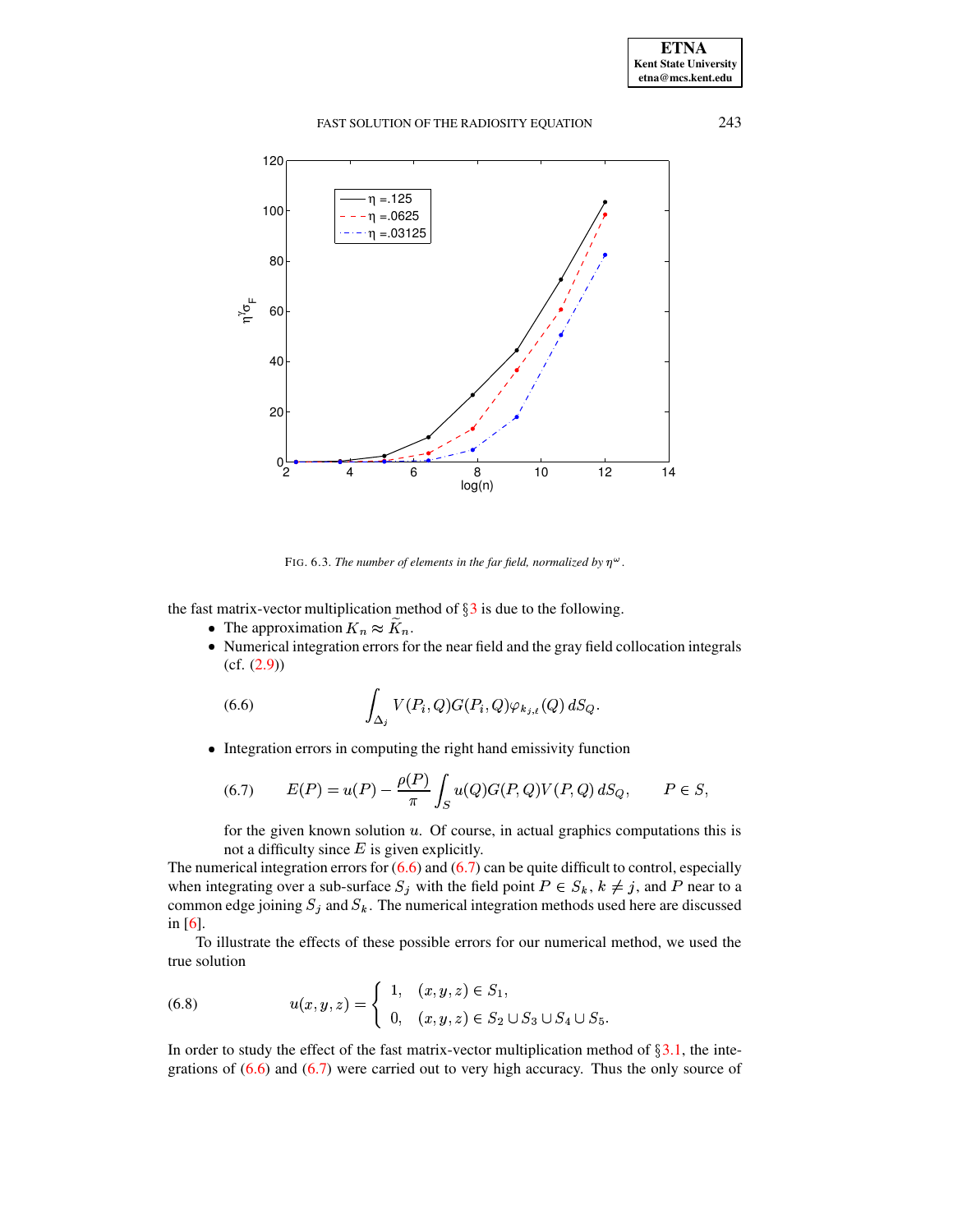

<span id="page-25-0"></span>FIG. 6.4. The model (6.1) with  $\omega = 1.55$ , and its comparison with the graph of  $\eta$  vs.  $\sigma_F$ .

<span id="page-25-1"></span>

|                  |               | $\widetilde{E}_N$ |               |
|------------------|---------------|-------------------|---------------|
| $\boldsymbol{n}$ | $order = 2$   | $order = 4$       | $order = 6$   |
| 40               | $6.54E - 04$  | $1.16E - 04$      | $2.41E - 0.5$ |
| 160              | $3.39E - 03$  | $3.22E - 04$      | $2.75E - 05$  |
| 640              | $2.35E - 03$  | $3.17E - 04$      | $3.59E - 05$  |
| 2560             | $2.77E - 0.3$ | $3.13E - 04$      | $5.28E - 0.5$ |
| 10240            | $2.81E - 0.3$ | $3.18E - 04$      | $5.27E - 0.5$ |
| 40960            | $2.81E - 03$  | $3.19E - 04$      | $5.28E - 05$  |
| 163840           | $2.82E - 03$  | $3.19E - 04$      | $5.28E - 05$  |

TABLE 6.4 The errors  $E_N$  for (6.8) with  $\eta = 0.5$ 

error in the quantity  $u_n - \tilde{u}_n$  of (6.5) is the approximation  $K_n \approx \tilde{K}_n$ , which depends on both the Taylor order  $m$  and the far-field parameter  $\eta$ . Tables 6.4-6.6 give the maximum for  $u_n - \tilde{u}_n$  at the collocation nodes for three values of  $\eta$  and for orders  $m = 2, 4, 6$ . Because the region is symmetric in  $(x, y)$  and the solution is also symmetric (being constant), the numerical results for orders  $m = 1, 3, 5$  are the same as those for orders  $m = 2, 4, 6$ , respectively. In the tables,

<span id="page-25-2"></span>(6.9) 
$$
\widetilde{E}_N = \max_{i=1,\ldots,3n} |u_n(P_i) - \widetilde{u}_n(P_i)|
$$

with  $\{P_i \mid 1 \leq i \leq 3n\}$  the interpolation nodes for the triangulation and  $u_n$  the true collocation solution of  $(6.8)$ . This type of example gives some idea of the error to be expected when dealing with an unknown function  $u$ .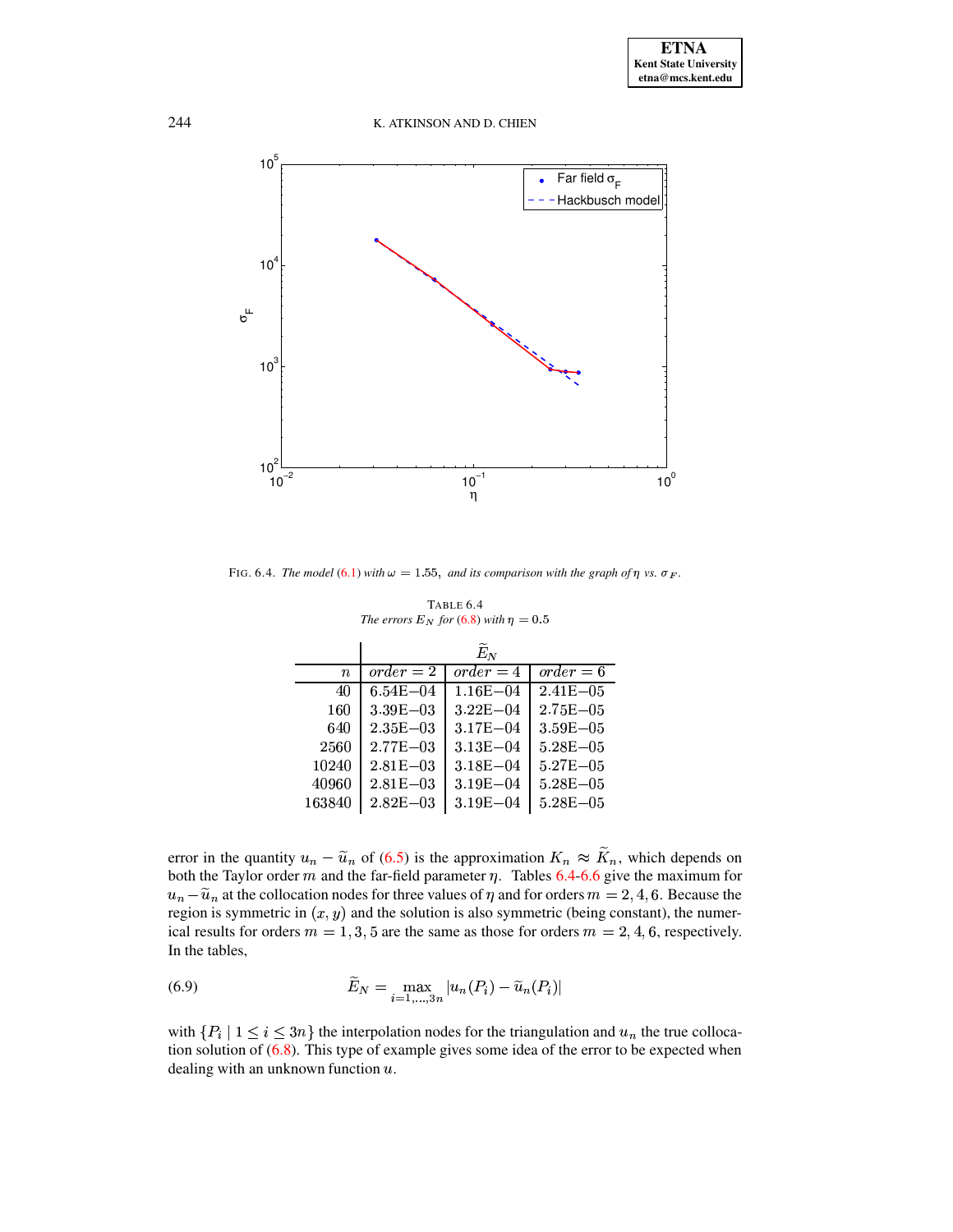**ETNA Kent State University etna@mcs.kent.edu**

#### FAST SOLUTION OF THE RADIOSITY EQUATION 245

TABLE 6.5 *The errors*  $E_N$  *for* [\(6.8\)](#page-24-3) *with*  $\eta = 0.125$ 

 $\mathcal{L}_{\mathcal{A}}$ 

|         |               | $E_N$        |               |
|---------|---------------|--------------|---------------|
| $\it n$ | $order = 2$   | $order = 4$  | $order = 6$   |
| 40      | $9.88E - 16$  | $9.88E - 16$ | $9.88E - 16$  |
| 160     | $2.87E - 15$  | $2.87E - 15$ | $2.87E - 15$  |
| 640     | $5.17E - 0.5$ | $1.98E - 07$ | $1.78E - 0.9$ |
| 2560    | $1.83E - 04$  | $8.06E - 07$ | $2.90E - 0.9$ |
| 10240   | $1.25E - 04$  | $7.58E - 07$ | $3.31E - 0.9$ |
| 40960   | $1.27E - 04$  | $7.57E - 07$ | $4.44E - 0.9$ |
| 163840  | $1.29E - 04$  | $7.60E - 07$ | $5.31E - 0.9$ |

TABLE 6.6 *The errors*  $E_N$  *for* [\(6.8\)](#page-24-3) *with*  $\eta = 0.03125$ 

<span id="page-26-0"></span>

|         |               | $\widetilde{E}_N$ |              |
|---------|---------------|-------------------|--------------|
| $\it n$ | $order = 2$   | $order = 4$       | $order = 6$  |
| 40      | $9.88E - 16$  | $9.88E - 16$      | $9.88E - 16$ |
| 160     | $2.87E - 15$  | $2.87E - 15$      | $2.87E - 15$ |
| 640     | $2.68E - 15$  | $2.68E - 15$      | $2.68E - 15$ |
| 2560    | $5.70E - 0.9$ | $7.33E - 12$      | $6.68E - 15$ |
| 10240   | $3.14E - 06$  | $6.69E - 10$      | $3.71E - 13$ |
| 40960   | $1.11E - 05$  | $3.10E - 09$      | $5.53E - 13$ |
| 163840  | $7.57E - 06$  | $2.89E - 09$      | $6.86E - 13$ |

We want to illust tate and confirm experimentally the result  $(4.4)$  in Theorem [4.1,](#page-11-1) looking at the error  $(K_n - \tilde{K}_n)$ **u**<sub>n</sub> when it is regarded as a function of the parameter  $\eta$  for various values of the Taylor order m. Let  $n = 163840$ , and consider using the orders  $m = 2, 4$ (degrees  $m - 1 = 1, 3$ ) for our Taylor expansion in the far field. The numerical results are given in Table [6.7,](#page-27-0) and empirically they imply

<span id="page-26-1"></span>(6.10) 
$$
\|\mathbf{u}_n - \widetilde{\mathbf{u}}_n\|_{\infty} = O\left(\eta^m\right), \qquad m = 2, 4.
$$

<span id="page-26-2"></span>From Theorem [4.1,](#page-11-1) fixing both n, the number of elements, and  $m-1$ , the degree of the Taylor expansion,

(6.11) 
$$
\| (K_n - \tilde{K}_n) \mathbf{u}_n \|_{\infty} = O((2\eta)^m).
$$

When we combine  $(4.4)$  and  $(6.10)$ , we have that the theoretical rates of convergence to zero of  $u_n - \tilde{u}_n$  agree with the experimental results given in Table [6.7](#page-27-0) and [\(6.10\)](#page-26-1).

In order for  $(6.11)$  to be consistent with the earlier bound  $(3.11)$ , the value of  $\eta$  must be chosen so that  $(2\eta)^m = O(h^k)$ . This results in a relation between  $\eta$ ,  $n$ ,  $\kappa$ , and  $m$ ,

$$
\eta = O\left(n^{-\kappa/2m}\right);
$$

cf. [\[12,](#page-31-5) Lemma 5.2]. Our experimental results imply that it is probably better to experiment with various choices of  $m$  and  $\eta$  for cases in which the solution is known. Then choose values of  $m$  and  $\eta$  so as to give sufficient accuracy while also minimizing the operations cost. We further illustrate this in the following subsection.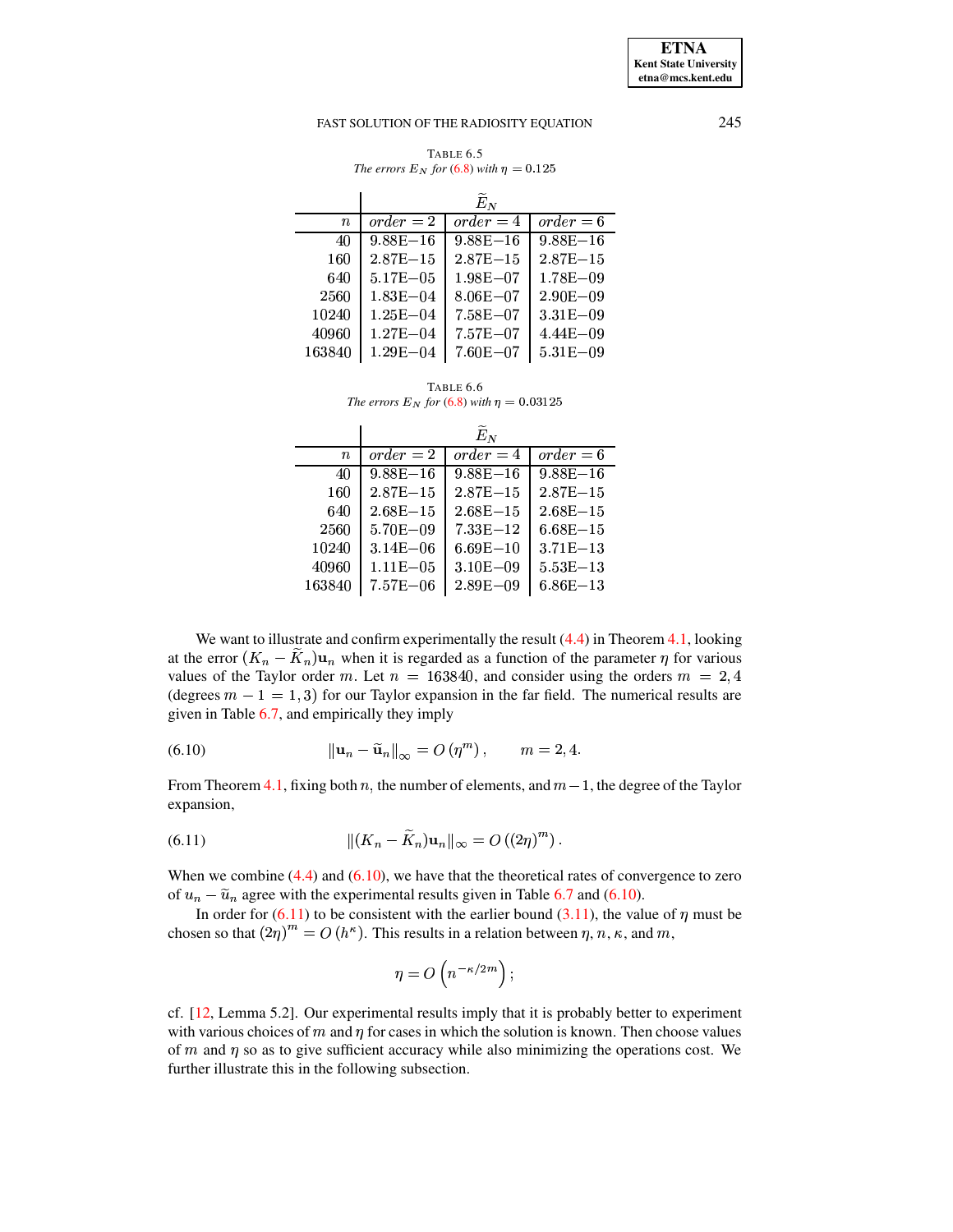TABLE 6.7 *The error*  $(6.5)$  *as a function of*  $\eta$ 

<span id="page-27-0"></span>

|         | $order = 2$                                   |       | $order = 4$                                   |       |  |
|---------|-----------------------------------------------|-------|-----------------------------------------------|-------|--|
| η       | $\ \mathbf{u}_n - \widetilde{\mathbf{u}}_n\ $ | Ratio | $\ \mathbf{u}_n - \widetilde{\mathbf{u}}_n\ $ | Ratio |  |
| 0.5     | $2.82E - 3$                                   |       | $3.19E - 4$                                   |       |  |
| 0.25    | $5.89E - 4$                                   | 4.79  | $1.34E - 5$                                   | 23.8  |  |
| 0.125   | $1.29E - 4$                                   | 4.57  | $7.60E - 7$                                   | 17.6  |  |
| 0.0625  | $3.03E - 5$                                   | 4.26  | $4.69E - 8$                                   | 16.2  |  |
| 0.03125 | $7.57E - 6$                                   | 4.00  | $2.89E - 9$                                   | 16.2  |  |



<span id="page-27-1"></span>FIG. 6.5. *Maximum errors in linear collocation solution.*

<span id="page-27-2"></span>**6.2. Convergence results.** We consider the numerical solution of the radiosity equation when the true solution u is chosen as in [\(5.2\)](#page-20-0) with  $\beta = 1$ ,  $\gamma = 1.5$ , and  $\rho = 0.1$ . We have chosen a smaller value of  $\rho$  in order to accelerate the convergence of the iteration in [\(2.11\)](#page-5-2); but the average cost of the individual iterates is not affected by this choice of  $\rho$ . We begin with the uniform triangulation of the surface. leading to the number  $n$  of triangles as listed in the preceding Tables [6.1-](#page-21-3)[6.3.](#page-23-1) With this triangulation of the sub-surface  $S_1$ , the shadow lines of Figure [5.2](#page-19-1) will intersect with some of the triangular elements. As in [\(6.9\)](#page-25-2), we evaluate the error at the collocation nodes; define

$$
E_N = \max_{i=1,...,3n} |u(P_i) - u_n(P_i)|.
$$

These maximum errors are given in Table [6.8,](#page-28-0) and they are illustrated graphically in Figure [6.5.](#page-27-1) Note that for a given number  $n$  of elements, the order of the approximating linear system equals  $3n$ .

Although the ratios by which the errors decrease show a great deal of variation, the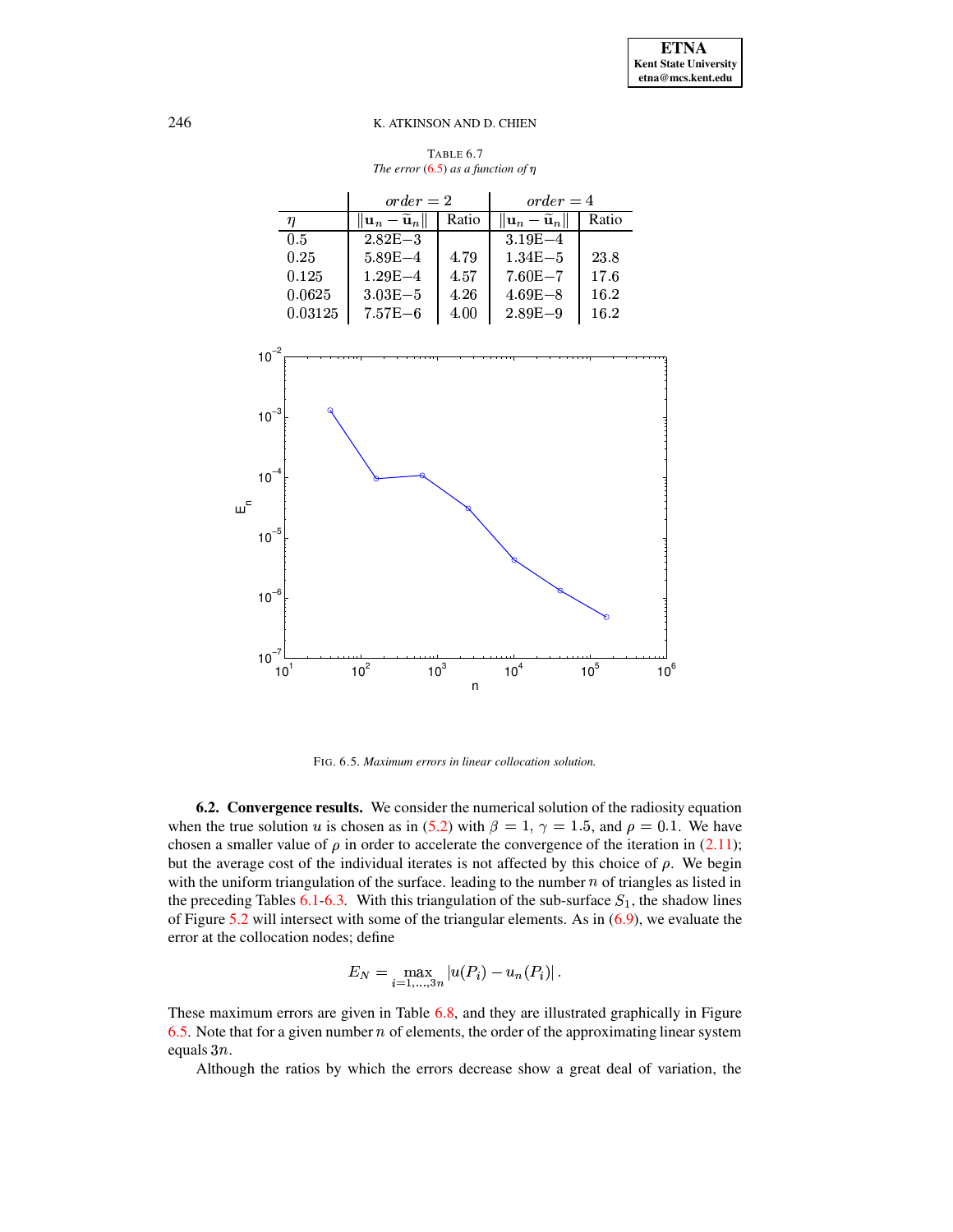**ETNA Kent State University**  $etna@mcs. kent.edu$ 

#### <span id="page-28-0"></span>FAST SOLUTION OF THE RADIOSITY EQUATION

| TABLE 6.8 |  |  |  |                                               |  |  |
|-----------|--|--|--|-----------------------------------------------|--|--|
|           |  |  |  | Maximum errors in linear collocation solution |  |  |

| $\it n$ | $E_N$       | Ratio |
|---------|-------------|-------|
| 40      | $1.30E - 3$ |       |
| 160     | $9.53E - 5$ | 13.6  |
| 640     | $1.08E - 4$ | 0.88  |
| 2560    | $3.08E - 5$ | 3.51  |
| 10240   | $4.28E - 6$ | 7.20  |
| 40960   | $1.33E - 6$ | 3.22  |
| 163840  | $4.84E - 7$ | 2.75  |
|         |             |       |

<span id="page-28-1"></span>TABLE 6.9  
Errors for 
$$
\eta = 0.5
$$

|                  | $E_N$        |              |              | <i>Iteration time (seconds)</i> |             |             |
|------------------|--------------|--------------|--------------|---------------------------------|-------------|-------------|
| $\boldsymbol{n}$ | $order = 1$  | $order = 3$  | $order = 5$  | $order = 1$                     | $order = 3$ | $order = 5$ |
| 40               | $1.38E - 03$ | $1.31E - 03$ | $1.30E - 03$ | .0020                           | .0025       | .0035       |
| 160              | $1.17E - 03$ | $2.01E - 04$ | $9.67E - 05$ | .0125                           | .0140       | .0220       |
| 640              | $1.41E - 03$ | $2.69E - 04$ | $1.64E - 04$ | .0660                           | .0755       | .1315       |
| 2560             | $1.40E - 03$ | $2.67E - 04$ | $2.33E - 04$ | .5720                           | .6085       | .7070       |
| 10240            | $1.41E - 03$ | $2.79E - 04$ | $2.71E - 04$ | 3.45                            | 2.516       | 4.168       |
| 40960            | $1.41E - 03$ | $2.90E - 04$ | $2.80E - 04$ | 19.42                           | 16.84       | 27.85       |
| 163840           | $1.41E - 03$ | $2.94E - 04$ | $2.86E - 04$ | 110.6                           | 121.5       | 133.8       |

overall trend is more uniform, as is indicated in Figure 6.5. If we use the values of  $E_n$  for  $n \geq 640$ , we obtain an empirical rate of convergence of

$$
E_n = O\left(n^{-p}\right)
$$

with  $p = 1.007$ . From (2.1)-(2.4),  $n^{-1} = O(h^2)$ , and this leads to

$$
E_n \approx O(h^2)
$$
.

This is the expected rate of convergence for a linear collocation method, even though  $u$  is not continuously differentiable over  $S_1$ . For a further discussion, see [6].

The error  $\|\mathbf{u} - \tilde{\mathbf{u}}_n\|$  varies with n, n, and m. To give some insight, we give values in Tables 6.9-6.11 for

<span id="page-28-2"></span>
$$
E_N = \max_{i=1,\ldots,3n} |u(P_i) - \widetilde{u}_n(P_i)|
$$

for selected values of the far field parameter  $\eta$  and the Taylor order m. We also give the average time (in seconds) for each iteration (as described in  $\S 2.3$ ).

The case with parameter values of  $\eta = .03125$  and order  $m = 3$  (degree  $m - 1 = 2$ ) give completely sufficient accuracy up through  $n = 163840$ . Using an order  $m > 3$  gave essentially no additional accuracy. For smaller values of  $n$ , we can use larger values of  $\eta$ . For example, with  $n \le 10240$ , we can have essentially the same accuracy with  $\eta = .0625$ , although we do not give those values here for reasons of space.

To look at the cost, we show in Figure 6.6 the average iteration time as a function of  $\eta$ , for varying values of Taylor approximation order m. This is done for  $n = 163840$ , and there are similar graphs for smaller values of n. Experimentally, the time  $T \equiv T(\eta; m, n)$  satisfies

$$
(6.12) \t\t T \approx c_{eta} (m, n) \eta^{-p}
$$

247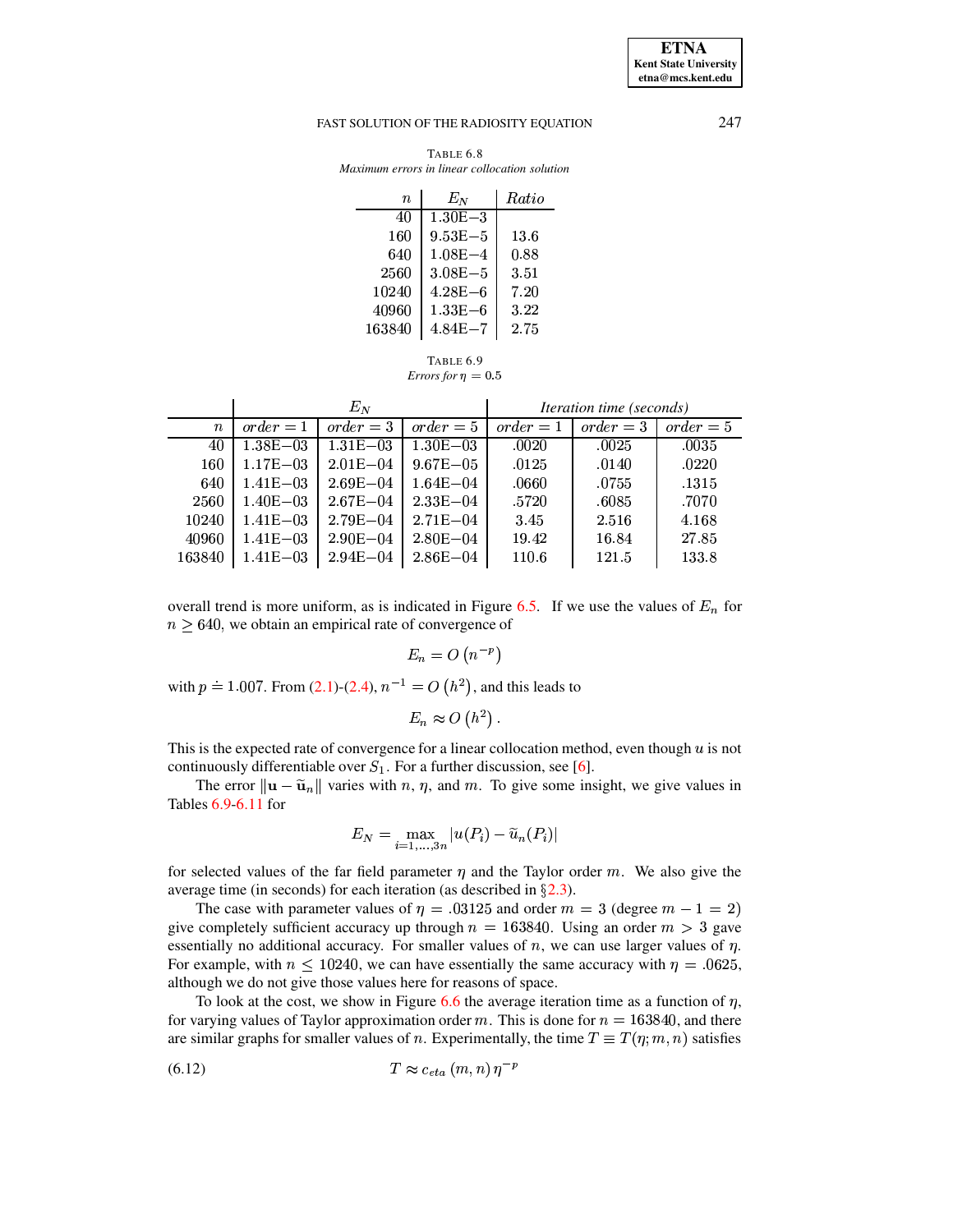#### **TABLE 6.10** *Errors for*  $n = 0.125$

|                  | $E_N$         |              |                     |             | <i>Iteration time (seconds)</i> |             |
|------------------|---------------|--------------|---------------------|-------------|---------------------------------|-------------|
| $\boldsymbol{n}$ | $order = 1$   | $order = 3$  | $order = 5$         | $order = 1$ | $order = 3$                     | $order = 5$ |
| 40               | $1.30E - 0.3$ | $1.30E - 03$ | $1.30E - 03$        | .0037       | .0040                           | .0037       |
| 160              | $1.05E - 04$  | $9.53E - 05$ | $9.53E\mathrm{-}05$ | .0417       | .0420                           | .0437       |
| 640              | $1.02E - 04$  | $1.08E - 04$ | $1.08E - 04$        | .3440       | .3733                           | .4270       |
| 2560             | $7.11E - 05$  | $3.11E - 05$ | $3.10E - 05$        | 2.117       | 2.377                           | 2.905       |
| 10240            | $7.14E - 05$  | $8.58E - 06$ | $8.66E - 06$        | 10.65       | 12.19                           | 15.50       |
| 40960            | $7.14E - 05$  | $1.09E - 05$ | $1.10E - 0.5$       | 51.23       | 58.56                           | 74.06       |
| 163840           | $7.14E - 05$  | $1.05E - 05$ | $1.07E - 05$        | 259.9       | 294.5                           | 364.6       |

<span id="page-29-0"></span>**TABLE 6.11** *Errors for*  $\eta = 0.0625$ 

|                  | $E_N$         |              |              | <i>Iteration time (seconds)</i> |             |             |
|------------------|---------------|--------------|--------------|---------------------------------|-------------|-------------|
| $\boldsymbol{n}$ | $order = 1$   | $order = 3$  | $order = 5$  | $order = 1$                     | $order = 3$ | $order = 5$ |
| 40               | $1.30E - 0.3$ | $1.30E - 03$ | $1.30E - 03$ | .0040                           | .0040       | .0043       |
| 160              | $9.53E - 05$  | $9.53E - 05$ | $9.53E - 05$ | .0593                           | .0603       | .0610       |
| 640              | $1.08E - 04$  | $1.08E - 04$ | $1.08E - 04$ | .8140                           | .8093       | .8253       |
| 2560             | $3.11E - 05$  | $3.08E - 05$ | $3.08E - 05$ | 10.05                           | 10.15       | 10.71       |
| 10240            | $4.37E - 06$  | $4.28E - 06$ | $4.28E - 06$ | 87.63                           | 99.34       | 112.2       |
| 40960            | $4.44E - 06$  | $1.33E - 06$ | $1.33E - 06$ | 622.5                           | 748.7       | 891.2       |
| 163840           | $4.45E - 06$  | $4.84E - 07$ | $4.84E - 07$ | 3301                            | 3923        | 4894        |

with the experimental value  $p \doteq 1.88$ . This is consistent with the sizes for  $\sigma_F$  and  $\sigma_N$  given in (6.1) and (6.2), and of course,  $\sigma_G$  depends on only n and is independent of both m and  $\eta$ . In the graph we also see that the time increases as the order  $m$  increases, which is to be expected. The large increases in calculation time are associated with decreasing the size of  $\eta$ rather than with increasing the order  $m$ .

<span id="page-29-1"></span>In Figure 6.7 we show the growth of time as a function of n for varying values of  $\eta$ . From this log-log graph it is clear that that the rate of increase is a power law in n for larger values of *n*. Using the case of  $\eta = 0.03125$ , we obtain that

$$
(6.13) \t\t T \approx c_{nodes} (\eta, m) n^q
$$

with  $q \doteq 1.19$ . This is better than the worst case scenario of (3.12) which predicted an overall cost of  $O(n^{1.5})$ . For our values of n and  $\eta$ , it appears that the cost arising from treating the far field and near field is much larger and more significant than is that for the gray field.

**Summary.** We have examined the cost of the clustering method of Hackbusch and Nowak [12], both analytically and empirically. The empirical results agree with the form of the theoretical growth formulas given in  $\S 4$ , while experimentally these formulas have somewhat smaller exponents as regards the cost; this is illustrated in  $(6.12)$  and  $(6.13)$ . The experimental timings also show that it is important to determine adequate values of  $m$  and  $\eta$ , for example, by proceeding as we did in subsections  $6.1$  and  $6.2$  with known true solutions. Too small a value of  $\eta$  or too large a value of  $m$  will lead to unnecessary calculation and greatly increased computation times, as is illustrated in Tables 6.9-6.11.

The clustering method allows the setup and solution of the discretized radiosity equation with a very large number of elements. In our examples, the number of equations to be set up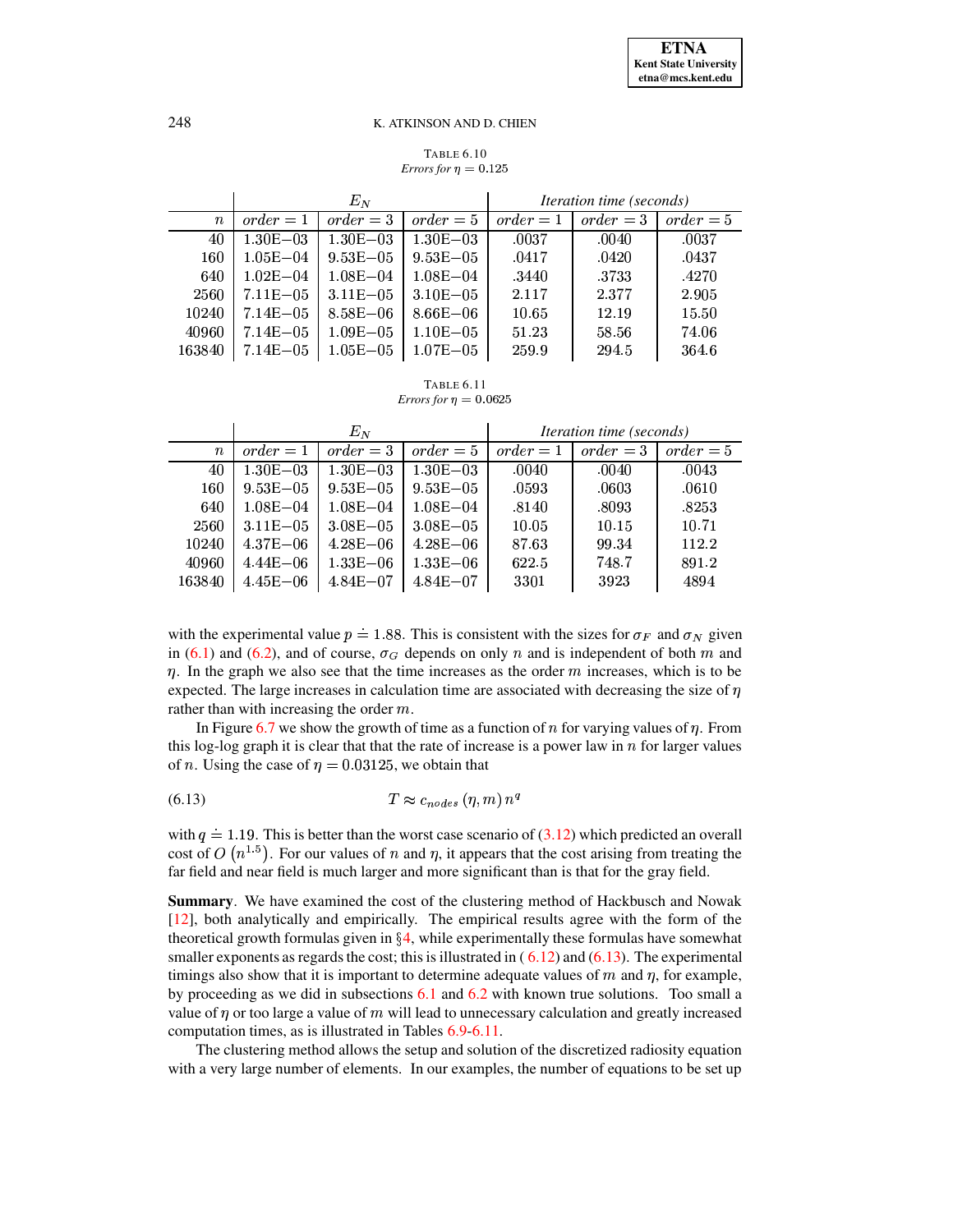

FIG. 6.6. *Time as a function of* °*, for varying values of Taylor approximation order.*

<span id="page-30-10"></span>and solved is  $3n$ , with n the number of elements being as large as  $163840$  in our examples, i.e. 491520 equations. We believe this illustrates the potential importance of this method.

#### REFERENCES

- <span id="page-30-5"></span>[1] K. ATKINSON, *The Numerical Solution of Integral Equations of the Second Kind*, Cambridge University Press, 1997.
- <span id="page-30-6"></span>[2] K. ATKINSON, *User's Guide to a Boundary Element Package for Solving Integral Equations on Piecewise Smooth Surfaces*, (Release #2), Reports on Computational Mathematics #103, Dept of Mathematics, University of Iowa, Iowa City, 1998. Programs and guide are available at http://www.math.uiowa.edu/˜atkinson/bie.html.
- <span id="page-30-9"></span>[3] K. Atkinson, *The planar radiosity equation and its numerical solution*, IMA J. Numer. Anal., 20 (2000), pp. 303–332.
- <span id="page-30-1"></span>[4] K. Atkinson and G. Chandler, *The collocation method for solving the radiosity equation for unoccluded surfaces*, J. Integral Equations Appl., 10 (1998), pp. 253–290.
- <span id="page-30-3"></span>[5] K. ATKINSON AND D. CHIEN, *A fast matrix-vector multiplication method for solving the radiosity equation*, Adv. Comput. Math., 12 (2000), pp. 151–174.
- <span id="page-30-2"></span>[6] K. ATKINSON, D. CHIEN, AND J. SEOL, *Numerical analysis of the radiosity equation using the collocation method*, Electron. Trans. Numer. Anal., 11 (2000), pp. 94–120,
- <span id="page-30-7"></span><http://etna.math.kent.edu/vol.11.2000/pp94-120.dir/pp94-120.html>. [7] M. CHEN AND J. ARVO, *A closed-form solution for the irradiance due to linearly-varying luminaries*, in Proceedings of the Eleventh Eurographics Workshop on Rendering, Brno, Czech Republic, June 2000,
- <span id="page-30-8"></span>pp. 137–148. [8] M. CHEN AND J. ARVO, *Simulating non-Lambertian phenomena involving linearly-varying luminaries*, in
- Proceedings of the Twelfth Eurographics Workshop on Rendering, London, June 2001.
- <span id="page-30-0"></span>[9] M. COHEN AND J. WALLACE, *Radiosity and Realistic Image Synthesis*, Academic Press, New York, 1993.
- <span id="page-30-4"></span>[10] G. COOMBE, M. HARRIS, AND A. LASTRA, *Radiosity on graphics hardware*, in Proceedings of the 2004 Conference on Graphics Interface, ACM International Conference Proceeding Series, Vol. 62, ACM Press, 2005, pp. 161–168.